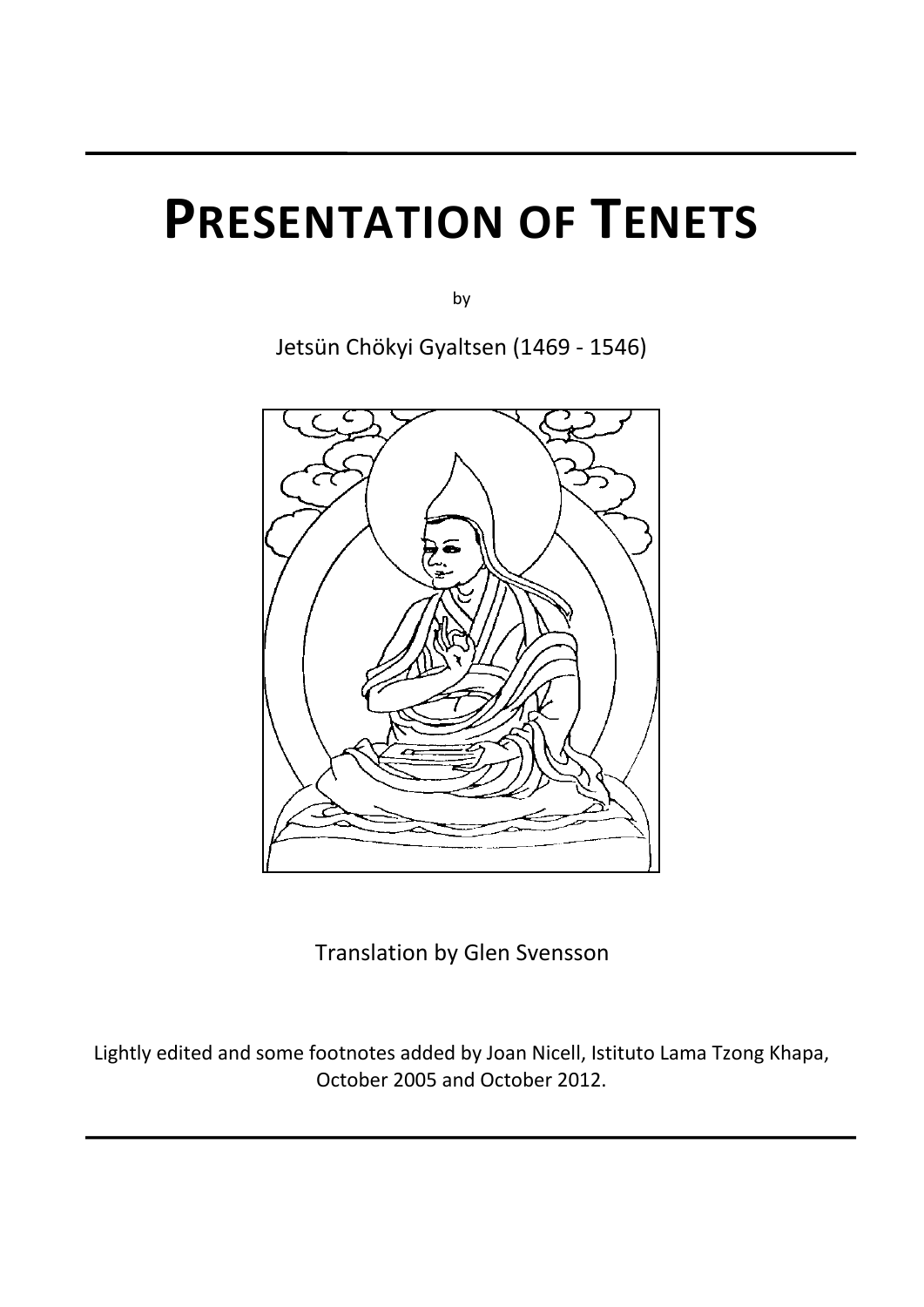© Glen Svensson, 2005 All rights reserved

No part of this work may be reproduced in any form or by any means, electronic or mechanical, including photocopying, recording, or by any information storage and retrieval system or technologies now known or later developed, without permission in writing from Glen Svensson.

Reproduced for use in the FPMT Basic Program with permission from Glen Svensson.

Lightly edited and some footnotes added by Joan Nicell, Istituto Lama Tzong Khapa, October 2005 and October 2012.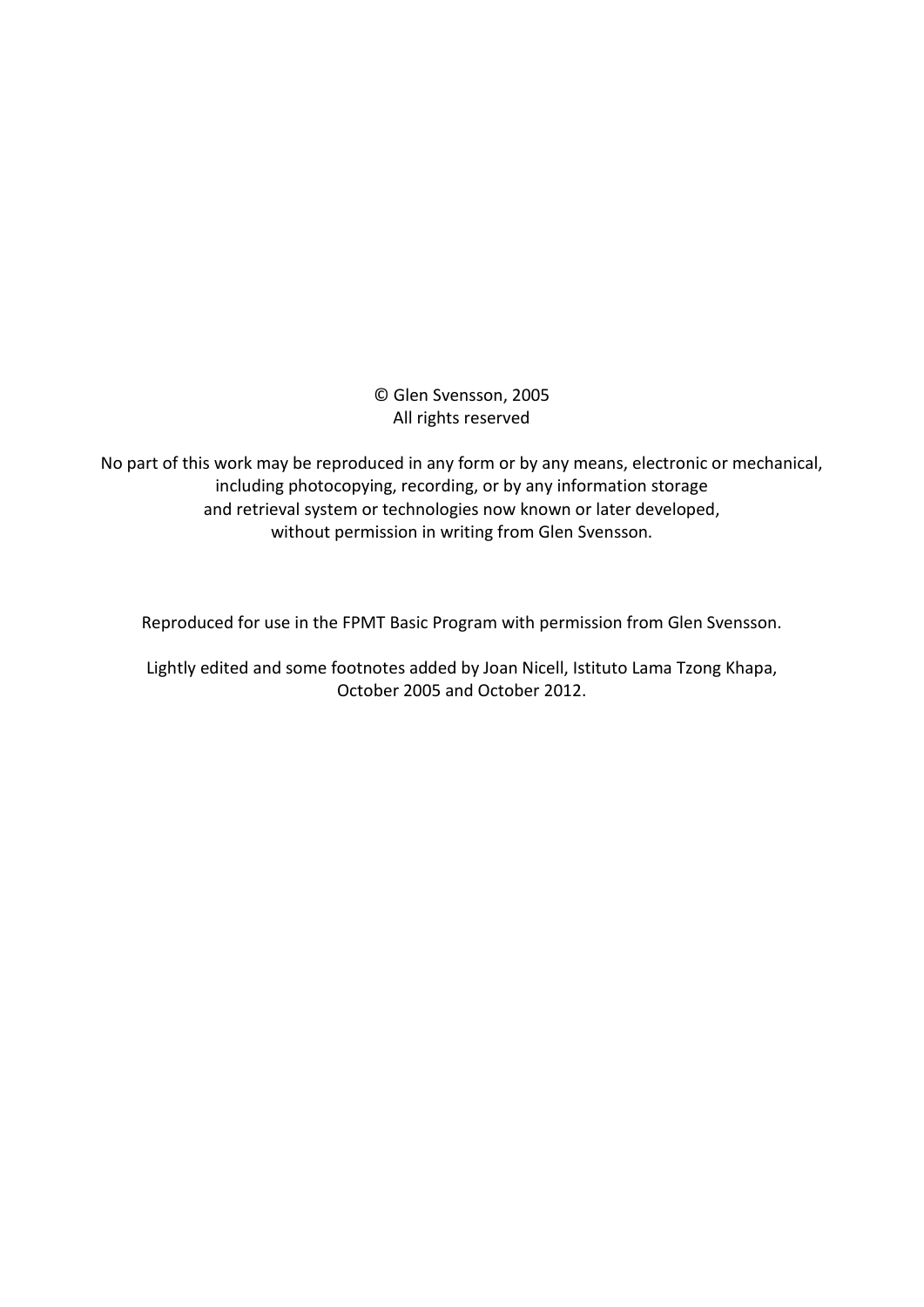# **Contents**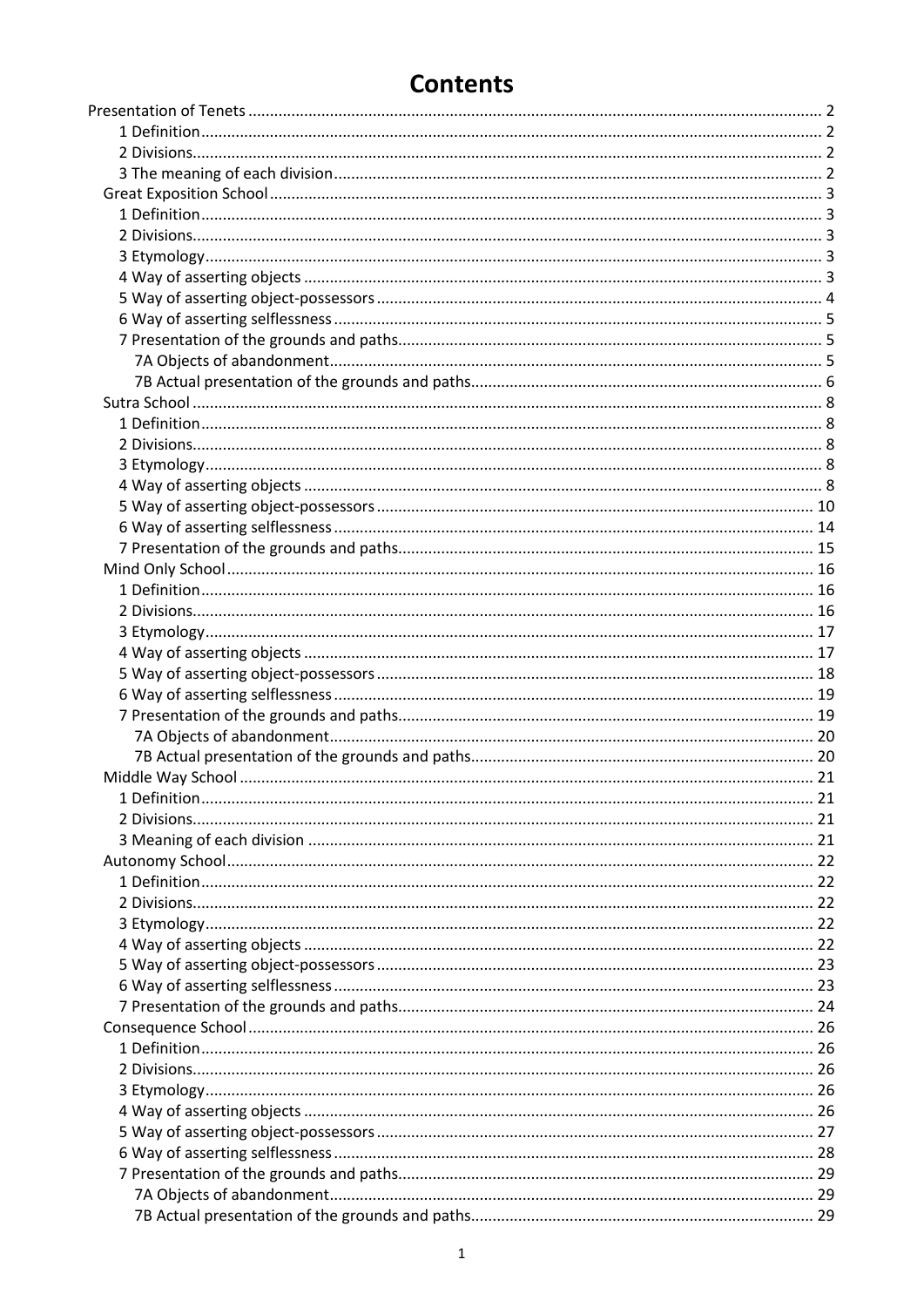# **Presentation of Tenets**

By Jetsün Manjushri Chökyi Gyaltsen

<span id="page-3-0"></span>I pay homage to the eminent holy beings who are in essence inseparable from Guru Protector Manjushri.

Here, in explaining the presentation of tenets, there are three outlines:

- 1. definition,
- 2. divisions, and
- 3. the meaning of each division.

# <span id="page-3-1"></span>**1 Definition**

The definition of **person who propounds Buddhist tenets** is: a person propounding tenets who accepts the Three Jewels to be the final objects of refuge and who does not assert any objects of refuge other than them.

# <span id="page-3-2"></span>**2 Divisions**

There are four divisions of proponents of Buddhist tenets:

- 1. The Proponents of the Great Exposition (Sanskrit: Vaibhasika),
- 2. The Proponents of Sutra (Skt. Sautrantika),
- 3. The Proponents of Mind Only (Skt. Cittamatra) and
- 4. The Proponents of the Middle Way (Skt. Madhyamika).

The first two are also called 'the two schools that propound [truly established external] objects'.

# <span id="page-3-3"></span>**3 The meaning of each division**

The explanation of the

- 1. Great Exposition School,
- 2. Sutra School,
- 3. Mind Only School and
- 4. Middle Way School.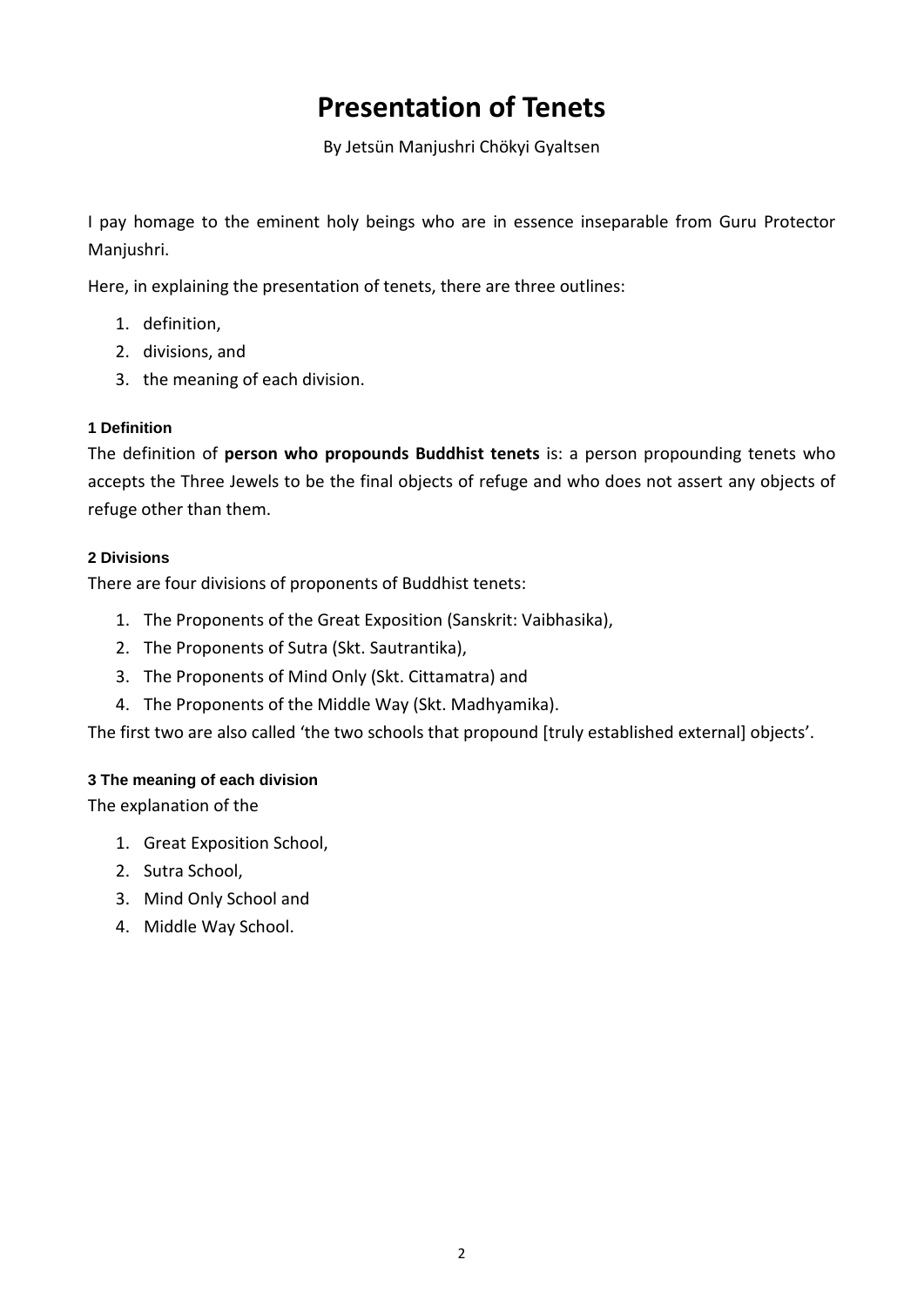# **Great Exposition School**

<span id="page-4-0"></span>The explanation of the Great Exposition School (Skt. Vaibhasika) has seven outlines:

- 1. definition,
- 2. divisions,
- 3. etymology,
- 4. way of asserting objects,
- 5. way of asserting object-possessors,
- 6. way of asserting selflessness and
- 7. presentation of the grounds and paths.

# <span id="page-4-1"></span>**1 Definition**

The definition of **Proponent of the Great Exposition** is: a person propounding Lesser Vehicle (Skt. Hinayana) tenets who does not assert self-knowers<sup>[1](#page-4-5)</sup> but does assert truly established<sup>[2](#page-4-6)</sup> external objects.

# <span id="page-4-2"></span>**2 Divisions**

There are three divisions:<sup>[3](#page-4-7)</sup>

- 1. Proponents of the Great Exposition from Kashmir,
- 2. Proponents of the Great Exposition from the Western Region (Skt. Aparantakas) and
- 3. Proponents of the Great Exposition from the Central Region (Skt. Magadhas).

# <span id="page-4-3"></span>**3 Etymology**

-

Why are they called 'Proponents of Particulars'?

They are called such because they propound tenets through following [Vasumitra's] *Great Exposition of Particulars* (Skt. *Mahavibhasa*) or, alternatively, they are called Proponents of Particulars because they propound the three times to be particulars [i.e., instances] of substances.

# <span id="page-4-4"></span>**4 Way of asserting objects**

The definition of **thing** is: that which is able to perform a function.

Thing, existent, and object of knowledge are equivalent.

There are two types of things:

- 1. permanent things and
- 2. impermanent things.

<span id="page-4-7"></span><span id="page-4-6"></span>

<span id="page-4-5"></span><sup>&</sup>lt;sup>1</sup> JN: 'self-cognizer' (rang rig) has been changed throughout the text to 'self-knower' (2012).<br><sup>2</sup> JN: 'truly existent' (*bden grub*) has been changed throughout the text to 'truly established' (2012).<br><sup>3</sup> There is also Transcendence, Much Hearing, Proponents of Imputation, Monument Ones, Eastern Mountain Ones, Western Mountain Ones, Abiding Firmly, Proponents of the Existence of All, Vatsiputra Followers, Dharmottara Followers, Bhadrayana Followers, Mahasammata Followers, Great Teaching, Dharmagupta Followers, Kashyapa Followers and Uttara Followers. [*Maps of the Profound* (Hopkins) pages 210-217]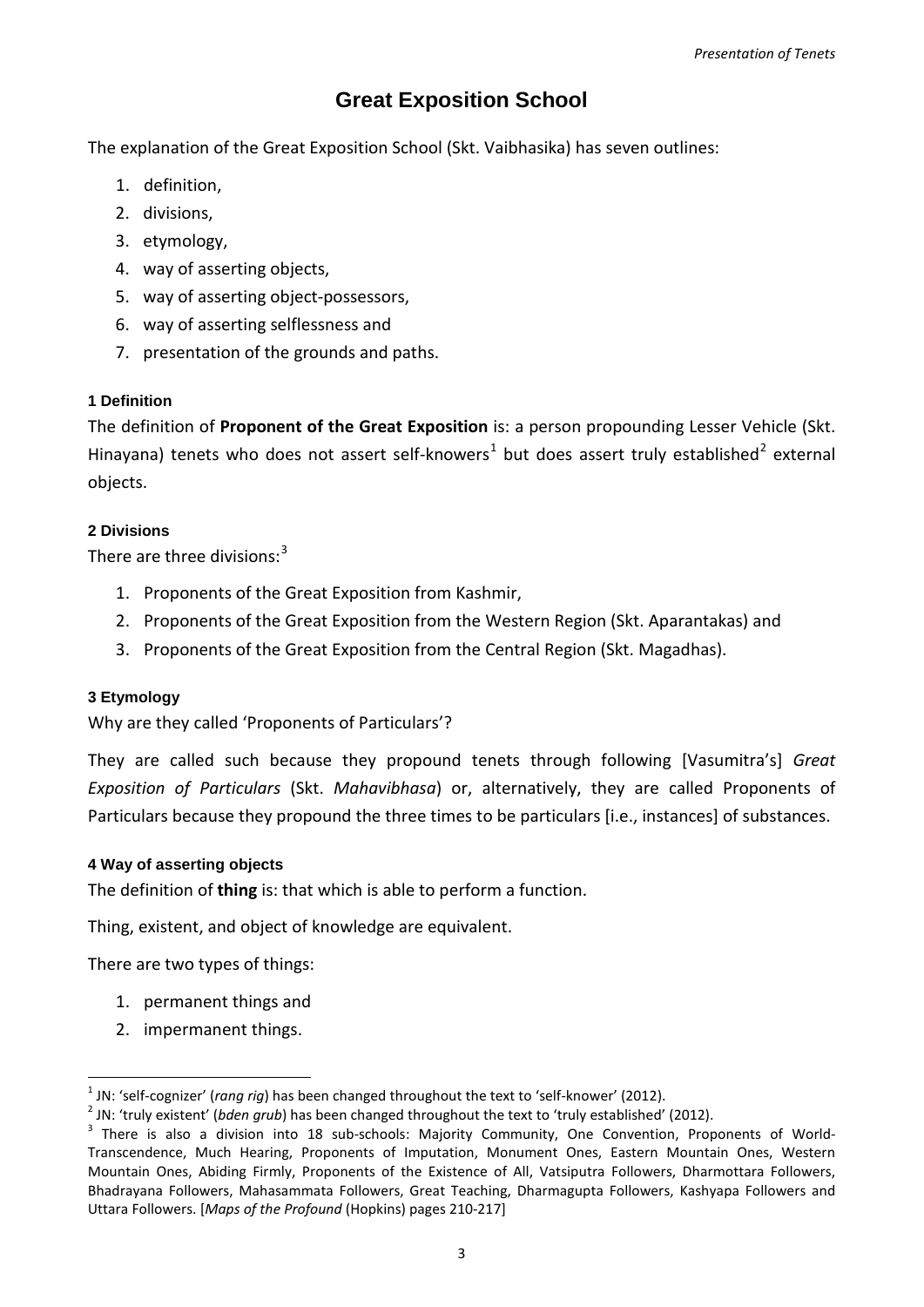Examples of permanent things are uncompounded space, analytical cessations, and non-analytical cessations.

Examples of impermanent things are created phenomena, products, and impermanent phenomena.

Another way of dividing things is into:

- 1. conventional truths and
- 2. ultimate truths.

The definition of **conventional truth** is: a phenomenon such that an awareness apprehending it is cancelled if it is broken up or mentally separated into its individual parts.

Illustrations [of conventional truths] are, for example, a vase and a woolen cloth because if a vase is broken with a hammer, the mind apprehending it is cancelled, and if a woolen cloth is separated into its individual threads, the mind apprehending it is cancelled.

The definition of **ultimate truth** is: A phenomenon such that an awareness apprehending it is not cancelled if it is broken up or mentally separated into its individual parts.

Illustrations [of ultimate truths] are, for example, directionally partless particles, temporally partless [moments of] consciousness, and uncompounded phenomena.

The *Treasury of Manifest Knowledge (*Skt*. Abhidharmakosa)* says: "Those things – such as a pot or water – that the mind cannot engage if they are broken or mentally separated into other [things] exist as conventional [truths]. Others exist as ultimate [truths]."

The three times are asserted to be substances. A pot is asserted to exist also at the time of the past of the pot and at the time of the future of the pot.

# <span id="page-5-0"></span>**5 Way of asserting object-possessors**

There are various assertions:

- [most of the eighteen sub-schools] assert the mere collection of the five aggregates to be the illustration of the person,
- [the Proponents of the Great Exposition from the Western Region] assert the mental consciousness to be the illustration of the person,
- and so forth [e.g., the Kashmiris assert the continuum of the aggregates to be the illustration of the person].

There are two types of awarenesses:

1. valid cognizers and

-

2. non-valid cognizers.<sup>[4](#page-5-1)</sup>

There are two types of valid cognizers:

1. direct valid cognizers and

<span id="page-5-1"></span><sup>4</sup> JN: The word 'cognition' (*tshad ma*) has been changed throughout the text to 'cognizer.'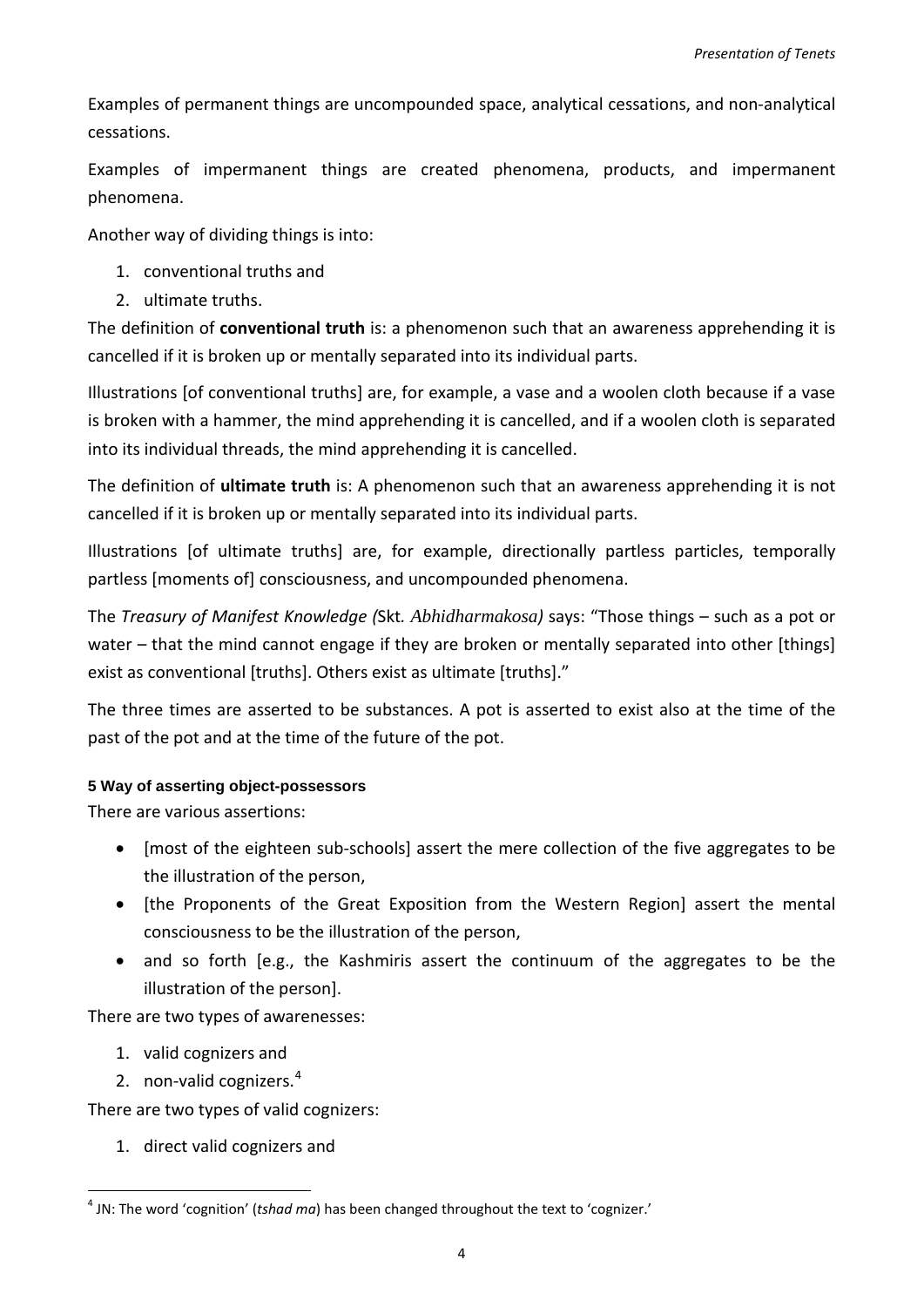2. inferential valid cognizers.

There are three types of direct valid cognizers:

- 1. sense direct perceivers,
- 2. mental direct perceivers, and
- 3. yogic direct perceivers. [5](#page-6-3)

A sense direct valid cognizer is not necessarily a consciousness because an eye sense power is a direct valid cognizer.

There are two types of yogic direct perceivers:

- 1. yogic direct perceivers that directly realize the selflessness of persons and
- 2. yogic direct perceivers that directly realize subtle impermanence.

There are two types of yogic direct perceivers that directly realize the selflessness of persons:

- 1. yogic direct perceivers that realize the person to be empty of being permanent, unitary, and independent and
- 2. yogic direct perceivers that realize the person to be empty of being self-sufficient substantially existent.

### <span id="page-6-0"></span>**6 Way of asserting selflessness**

Subtle selflessness and subtle selflessness of persons are asserted to be equivalent.

A selflessness of phenomena is not accepted because it is accepted that if it is an established base it is necessarily a self of phenomena.

Among them, the Followers of Vatsiputra, [one of the eighteen sub-schools,] accept a selflessness of person that is [a person] being empty of being permanent, unitary, and independent. However, they do not accept a selflessness of person that is [a person] being empty of being self-sufficient substantially existent because they accept a self-sufficient substantially existent self that is inexpressible even in terms of being one entity with or a different entity from the aggregates, and being permanent or impermanent.

# <span id="page-6-1"></span>**7 Presentation of the grounds and paths**

This is explained in two parts:

- 1. objects of abandonment and
- 2. actual presentation of the grounds and paths.

<span id="page-6-2"></span>7A Objects of abandonment

-

Two types of obscurations are asserted:

- 1. afflictive obscurations and
- 2. non-afflictive obscurations.

<span id="page-6-4"></span>There is no such thing as the convention 'obscuration to knowledge.'<sup>[6](#page-6-4)</sup>

<span id="page-6-3"></span><sup>5</sup> JN: The word 'perception' (*mngon sum*) has been changed throughout the text to 'direct perceiver.'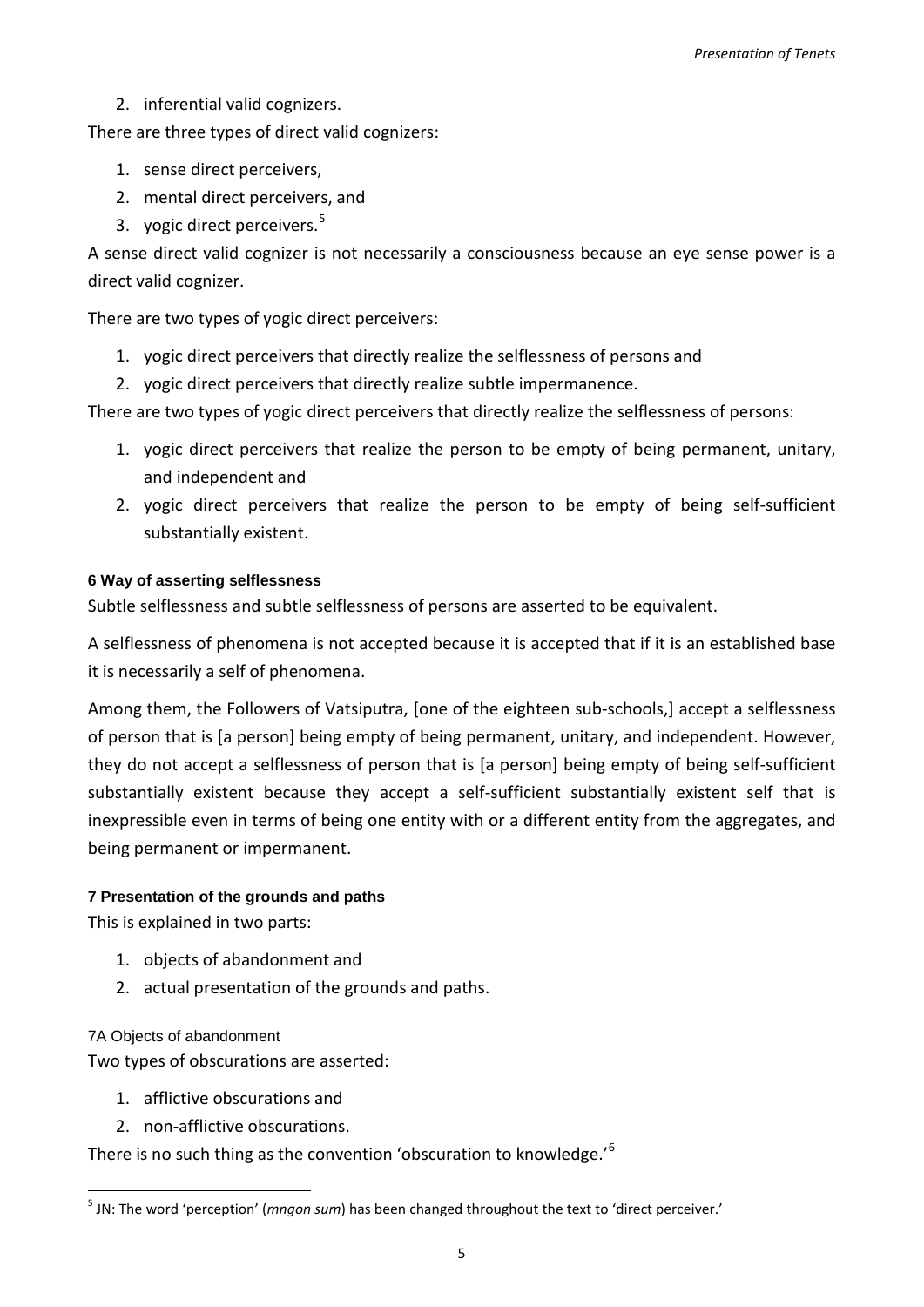Afflictive obscurations mainly prevent the attainment of liberation and non-afflictive obscurations mainly prevent the attainment of all-knowingness.<sup>[7](#page-7-1)</sup>

Illustrations of afflictive obscurations are, for example, the conception apprehending the person to be self-sufficient substantially existent and the three poisons that arise due to the force of that [conception] together with their seeds.

[Illustrations of] non-afflictive obscurations are, for example, the latencies<sup>[8](#page-7-2)</sup> of the conception apprehending the person to be self-sufficient substantially existent and the negative tendencies of the mind that arise due to the force of those [latencies].

<span id="page-7-0"></span>7B Actual presentation of the grounds and paths

It is asserted that there are differences in the way in which the persons of the three vehicles traverse the path.

Those of the hearer lineage conjoin the view realizing the person to be empty of being selfsufficient substantially existent with a small collection of merit and, having cultivated that for at least three lifetimes, attain the small enlightenment.

Those of the solitary realizer lineage conjoin the view realizing the person to be empty of being self-sufficient substantially existent with a middling collection of merit and, having cultivated that for at least one hundred eons, attain the middling enlightenment.

Bodhisattvas conjoin the view realizing the person to be empty of being self-sufficient substantially existent with a great collection of merit and, having cultivated that for at least three countless great eons, attain the great enlightenment.

There are differences in the way in which they accumulate merit.

Bodhisattvas, having accumulated merit for at least three countless great eons on the great stage of the path of accumulation and below, actualize the heat stage of the path of preparation through to the path of no-more-learning on one seat.

Those of the solitary realizer lineage, having accumulated merit for at least one hundred great eons on the great stage of the path of accumulation and below, actualize the heat stage of the path of preparation through to the path of no-more-learning on one seat.

Those of the hearer lineage accumulate merit on all four learning paths and, even after having attained a superior's path, must also train on the learning paths for up to fourteen lifetimes.

They assert that a buddha's form aggregate is not a buddha because it is an object to be abandoned. This is so because it is included in the same lifetime as the bodily support of the earlier bodhisattva on the path of preparation. This is necessarily so because the bodily support of

-

<sup>6</sup> JN: The term 'cognitive obscuration' (*shes sgrib*) has been changed throughout the text to the more familiar 'obscuration to knowledge'.

<span id="page-7-2"></span><span id="page-7-1"></span><sup>7</sup> JN: *thams chad mkhyen pa*, omniscience. <sup>8</sup> *bags chags*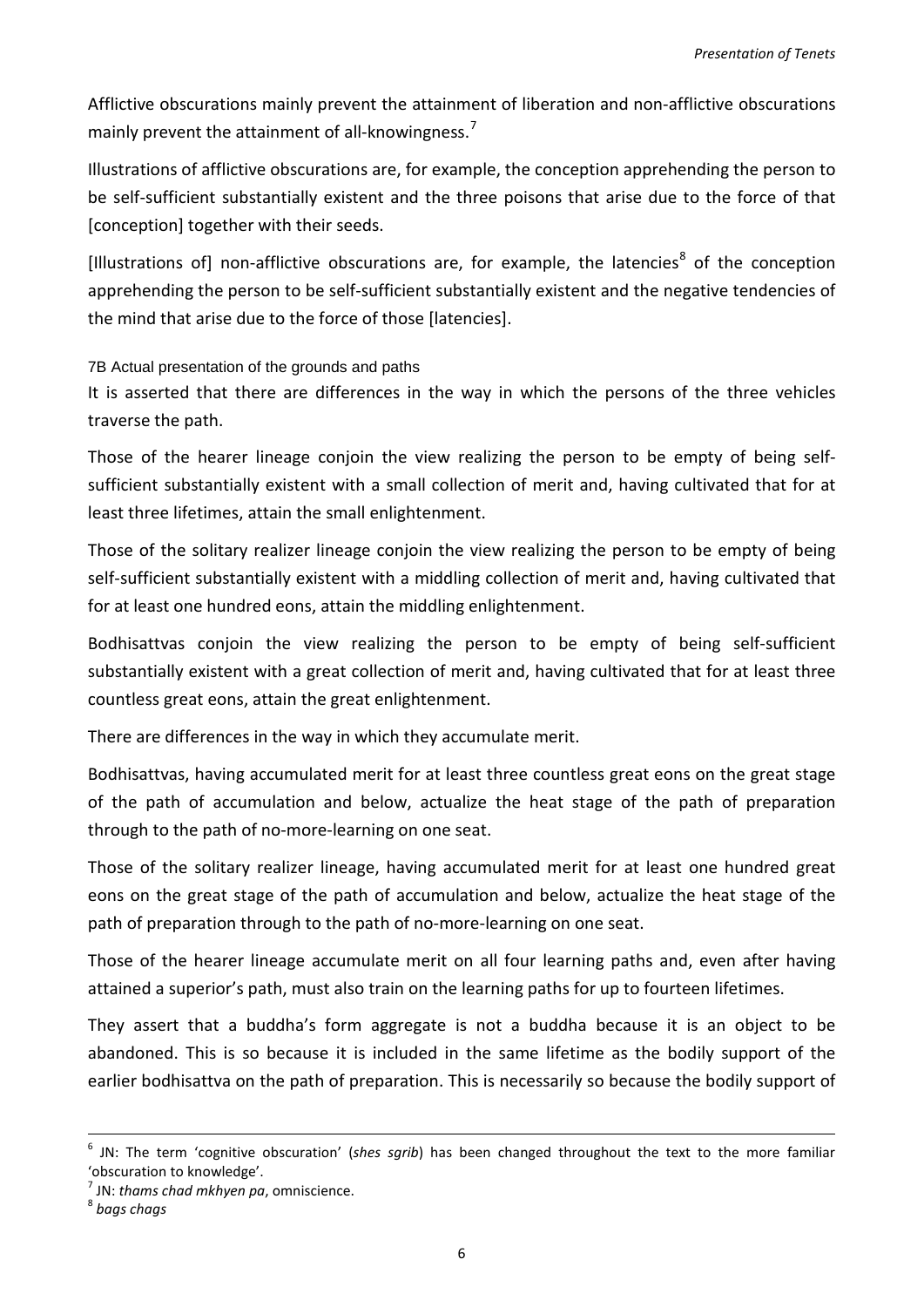the bodhisattva on the path of preparation is an aggregate projected by previous karma and afflictions.

A complete enjoyment body (Skt*. sambhogakaya*) is not accepted, and it is asserted that, at the time of a nirvana without remainder of a supreme emanation body, the continuum of awareness is severed.

Although a buddha superior has abandoned all sufferings and their origins without exception, it is not contradictory that he still has true sufferings in his continuum. This is because abandoning every single affliction that observes true sufferings is posited as abandoning true sufferings.

From the point of attaining the state of foe destroyer until they give up their compositional factor of life [i.e., until they die], hearer and solitary realizer foe destroyers are posited as being with remainder, whereas from the point of giving up their compositional factor of life [i.e., having died] they are posited as having passed beyond sorrow without remainder [i.e., having attained a nirvana without remainder].

Although at the time of a nirvana with remainder they have abandoned the afflictive obscurations without exception, they have not abandoned the non-afflictive obscurations. Although at the time of a nirvana without remainder the non-afflictive obscurations are not destroyed by the power of an antidote, they do not exist because at that time, their support – the continuum of awareness – is severed.

When the proponents of things, [i.e., the Great Exposition, Sutra, and Mind Only schools,] differentiate definitive and interpretive sutras, they differentiate them by means of whether or not they are suitable to be accepted literally.

[Some<sup>[9](#page-8-0)</sup> among] the two schools that propound objects, [i.e., the Great Exposition and Sutra schools,] do not assert the Great Vehicle (Skt. Mahayana) scriptural collection to be the Buddha's word because most Proponents of the Great Exposition accept that the sutras are necessarily sutras of definitive meaning.

<span id="page-8-0"></span><sup>9</sup> Jamyang Shayba's *Great Exposition of Tenets* says: 'Even most Proponents of Sutra Following Scripture and Proponents of Sutra Following Reasoning assert that the Great Vehicle scriptural collections are the word of the Buddha requiring interpretation.' -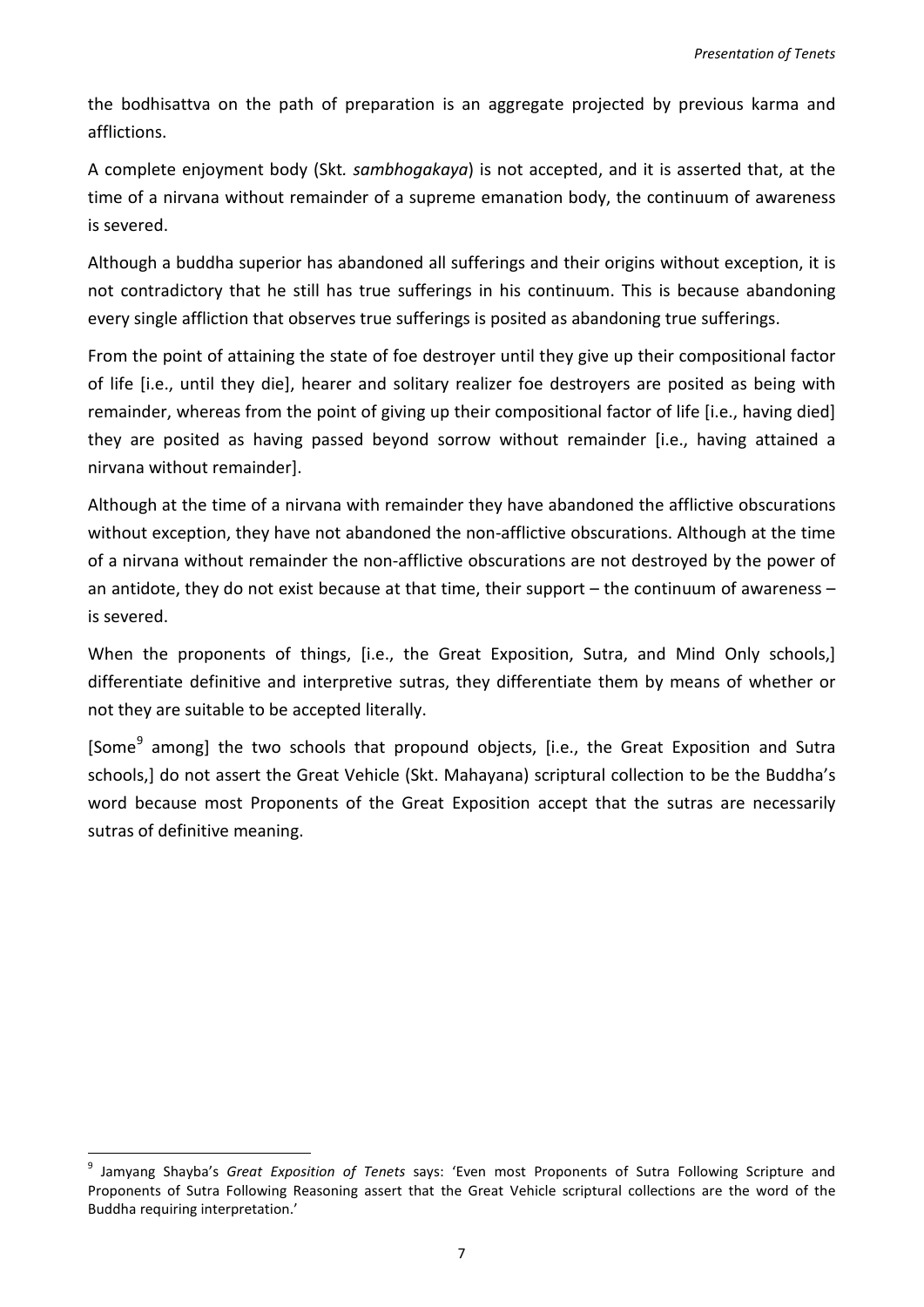# **Sutra School**

<span id="page-9-0"></span>The explanation of the Sutra School (Skt. Sautrantika) has seven outlines:

definition,

- 3. divisions,
- 4. etymology,
- 5. way of asserting objects,
- 6. way of asserting object-possessors,
- 7. way of asserting selflessness, and
- 8. presentation of the grounds and paths.

# <span id="page-9-1"></span>**1 Definition**

The definition of **Proponent of Sutra** is: a person propounding Lesser Vehicle tenets who accepts both self-knowers and external objects.

Proponent of Sutra (Skt. Sautrantika) and Exemplifier (Skt. Darstantika) are equivalent.

# <span id="page-9-2"></span>**2 Divisions**

There are two divisions:

- 1. Followers of Scripture and
- 2. Followers of Reasoning.

An example of a Follower of Scripture is a Proponent of Sutra who follows [Vasubandhu's] *Treasury of Manifest Knowledge*.

An example of a Follower of Reasoning is a Proponent of Sutra who follows [Dharmakirti's] Seven Treatises on Valid Cognition.

# <span id="page-9-3"></span>**3 Etymology**

Why are they called 'Proponents of Sutra'?

They are called Proponents of Sutra due to propounding tenets through following the sutras of the Bhagavan, and they are called Exemplifiers due to desiring to teach all phenomena by way of examples.

# <span id="page-9-4"></span>**4 Way of asserting objects**

The definition of **existent** is: that observed by a valid cognizer.

There are two types of existents:

- 1. conventional truths and
- 2. ultimate truths.

1

The definition of **ultimate truth[10](#page-9-5)** is: a phenomenon that is ultimately able to perform a function.

<span id="page-9-5"></span> $10$  This is according to the Followers of Reasoning. The Followers of Scripture assert the two truths in the same way as the Proponents of the Great Exposition.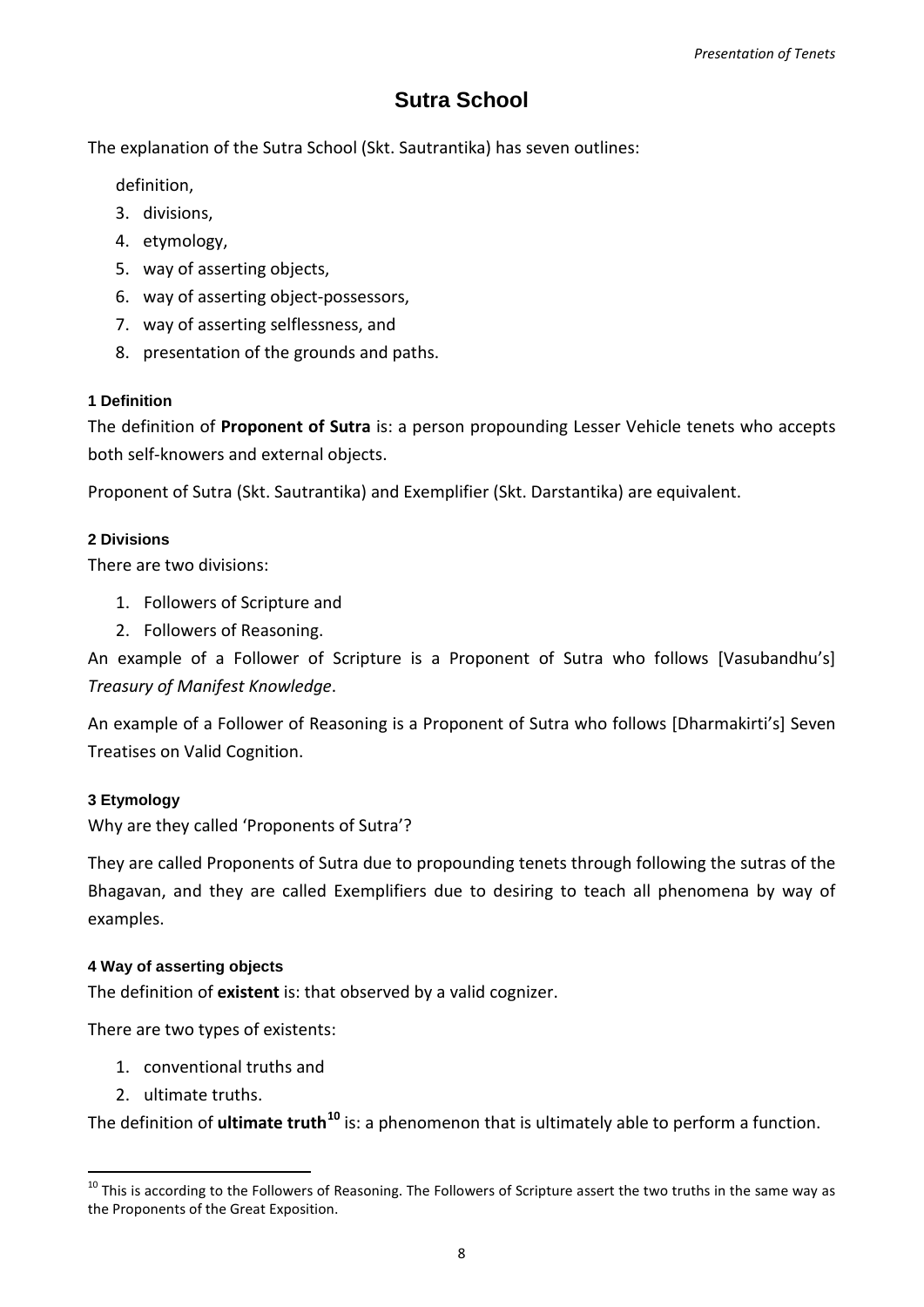Ultimate truth, truly established, thing, product, impermanent phenomenon, compounded phenomenon, substance, and specifically characterized phenomenon are equivalent.

The definition of **conventional truth** is: a phenomenon that is not ultimately able to perform a function.

Conventional truth, falsely established $^{11}$ , permanent phenomenon, and generally characterized phenomenon are equivalent.

Another way of dividing existents is into:

- 1. negative phenomena and
- 2. positive phenomena.

The definition of **negative phenomenon** is: an object realized by the awareness apprehending it by way of eliminating its object of negation.

The definition of **positive phenomenon** is: an object realized by the awareness apprehending it by way of not eliminating its object of negation.

There are two types of negatives:

- 1. non-affirming negatives and
- 2. affirming negatives.

Illustrations of non-affirming negatives are, for example, uncompounded space, true cessations, and emptinesses.

Illustrations of affirming negatives are, for example, the opposite of non-thing and the appearance of the opposite of non-pot to a conception apprehending pot.

Another way of dividing existents is into:

- 1. single phenomena and
- 2. different phenomena.

There are two types of single phenomena:

- 1. false singles and
- 2. true singles.

Examples of a false single is object of knowledge and generally characterized phenomenon.

Examples of a true single is thing and impermanent phenomenon.

There are two types of different phenomena:

- 1. false different and
- 2. true different.

-

An example of a false different is the pair – isolate of pot and isolate of pillar.

An example of a true different is the pair – pot and pillar.

<span id="page-10-0"></span><sup>11</sup> JN: The word 'falsely existent' (*rdzun par grub pa*) has been changed throughout the text to 'falsely established.'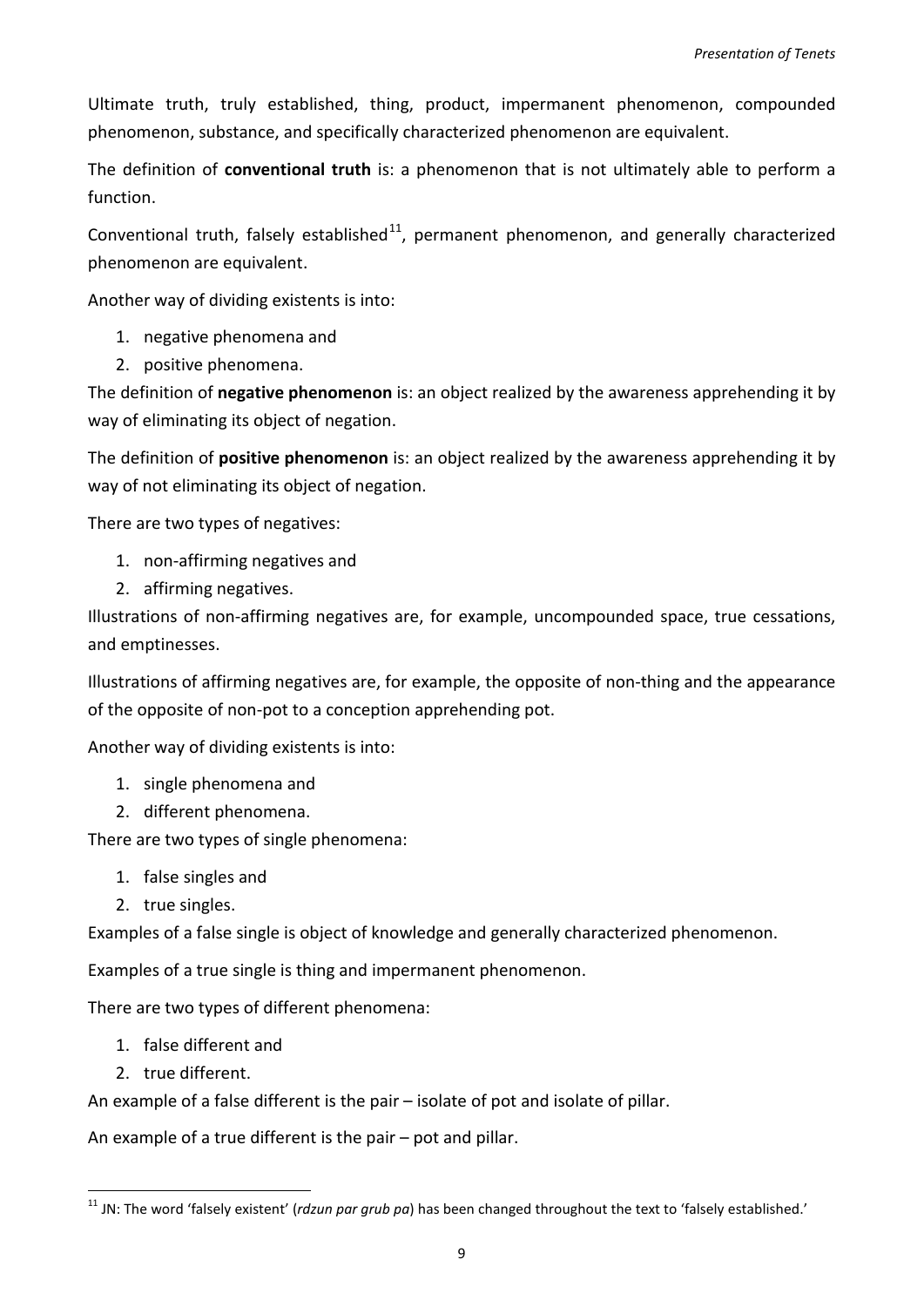Past and future are both permanent. Present and thing are equivalent.

#### <span id="page-11-0"></span>**5 Way of asserting object-possessors**

There are two assertions among the Proponents of Sutra:

- 1. some assert the continuum of the aggregates to be the illustration of the person and
- 2. some assert the mental consciousness to be the illustration of the person.

An example of the first is Proponents of Sutra who follow the *Treasury of Manifest Knowledge*.

An example of the second is Proponents of Sutra who follow the Seven Treatises on Valid Cognition.

The definition of **awareness** is: that which is clear and knowing<sup>12</sup>.

There are two types of awarenesses:

- 1. valid cognizers and
- 2. non-valid cognizers.

The definition of **valid cognizer** is: a new incontrovertible<sup>[13](#page-11-2)</sup> knower<sup>14</sup>.

In outlining the definition of valid cognizer it is necessary to mention the three - 'new,' 'incontrovertible,' and 'knower' – because 'new' eliminates subsequent cognizers being valid cognizers, 'incontrovertible' eliminates correct assumptions being valid cognizers, and 'knower' eliminates physical sense powers being valid cognizers.

There are two types of valid cognizers:

- 1. direct valid cognizers and
- 2. inferential valid cognizers.

The definition of **direct perceiver** is: a non-mistaken knower free from conceptuality.

The definition of **direct valid cognizer** is: a new incontrovertible knower free from conceptuality.

There are four types of direct valid cognizers:

- 1. self-knowing direct valid cognizers,
- 2. sense direct valid cognizers,
- 3. mental direct valid cognizers, and
- 4. yogic direct valid cognizers.

-

The definition of **self-knowing direct valid cognizer** is: a new incontrovertible knower that is free from conceptuality, only inwardly directed, and just an apprehender.<sup>[15](#page-11-4)</sup>

<span id="page-11-1"></span><sup>12</sup> JN: The word 'cognizing' (*rig pa*) has been changed throughout the text to 'knowing,' also in the context of selfknower and self-knowing.<br><sup>13</sup> JN: The terms 'deceptive' (*slu ba*) and 'non-deceptive' (*mi slu ba*) have been changed throughout the text to

<span id="page-11-2"></span><sup>&#</sup>x27;controvertible' and 'incontrovertible.'<br> $14$  JN: 'cognizer' (riq pa) has been changed throughout the text to 'knower' (2012).

<span id="page-11-4"></span><span id="page-11-3"></span><sup>&</sup>lt;sup>15</sup> JN: 'bears the aspect of an apprehending-subject.' has been changed to 'just an apprehender.' ('*dzin pa yan gar bar gyur pa*).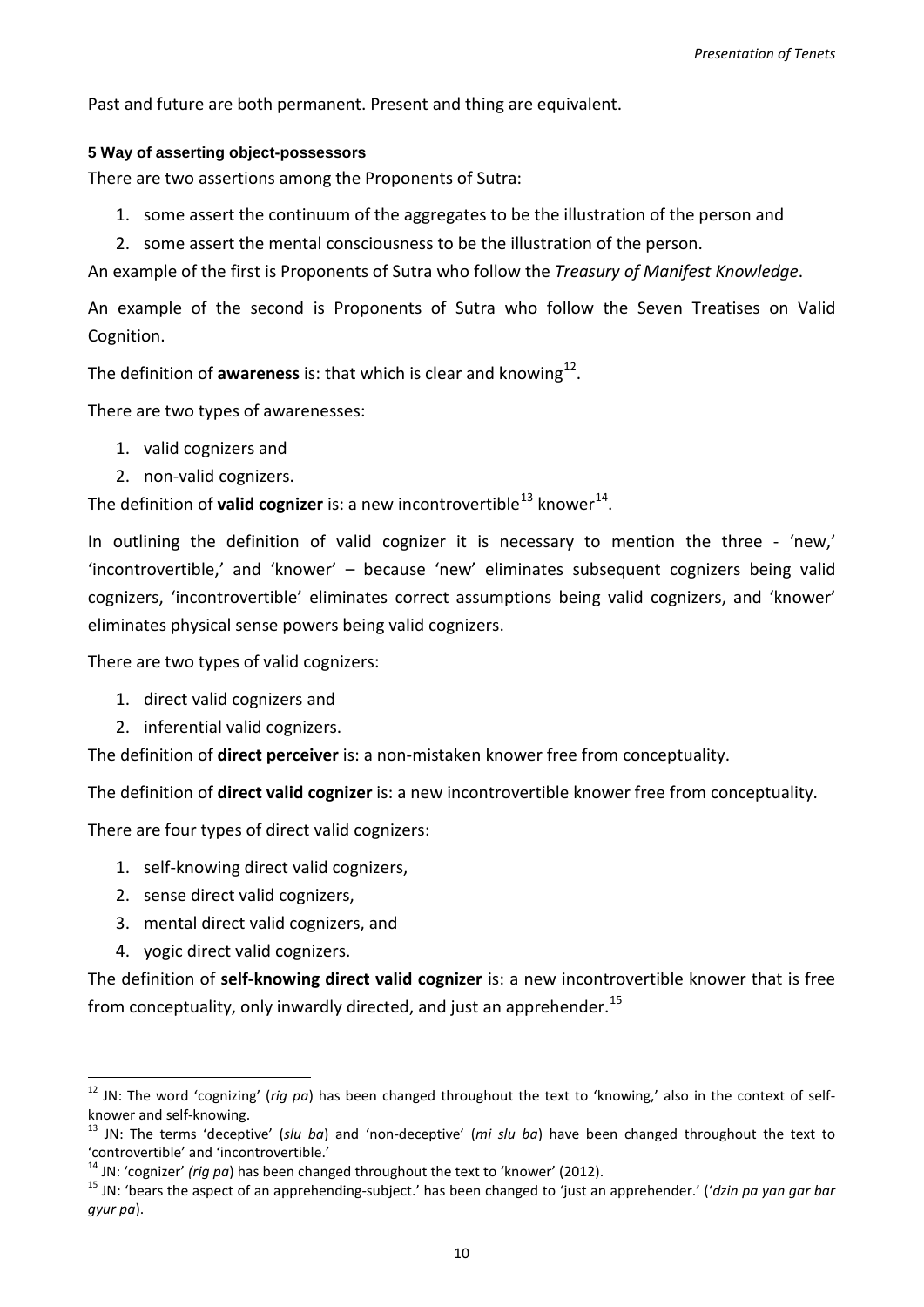The definition of **sense direct valid cognizer** is: a new incontrovertible knower free from conceptuality that arises in dependence upon the physical sense power that is its uncommon empowering condition.

The definition of **mental direct valid cognizer** is: a new incontrovertible knower free from conceptuality that arises in dependence upon the mental sense power that is its uncommon empowering condition.

The definition of **yogic direct valid cognizer** is: an exalted wisdom that directly realizes either subtle impermanence or the coarse or subtle selflessness of persons in dependence upon the meditative stabilization that is a union of calm abiding and special insight that is its uncommon empowering condition.

There are three types of yogic direct valid cognizers:

- 1. valid cognizers directly realizing subtle impermanence,
- 2. valid cognizers directly realizing the coarse selflessness of persons, and
- 3. valid cognizers directly realizing the subtle selflessness of persons.

The definition of **inferential valid cognizer** is: a new incontrovertible determinative knower that is produced in dependence upon the correct sign<sup>[16](#page-12-0)</sup> that is its basis.

There are three types of inferential valid cognizers:

- 1. inferential cognizers by the power of the fact,
- 2. inferential cognizers through renown, and
- 3. inferential cognizers through belief.

An illustration of an inferential cognizer by the power of the fact is an inferential cognizer realizing sound to be impermanent by the sign<sup>[17](#page-12-1)</sup> 'product'.

An illustration of an inferential cognizer through renown is an inferential cognizer realizing that 'rabbit-bearer' is suitable to be called by the term 'moon' by the sign 'existing among objects of conception'.

An illustration of an inferential cognizer through belief is, for example, an inferential cognizer realizing that the scripture 'Due to generosity [comes] wealth; due to ethics [comes] happiness' and so on is incontrovertible with respect to the meaning indicated by it through the sign 'a scripture verified by the threefold analysis'.

An inferential cognizer through renown is necessarily an inferential cognizer by the power of the fact.

If it is a direct perceiver it is not necessarily a direct valid cognizer. If it is an inferential cognizer it is not necessarily an inferential valid cognizer because the second moment of a sense direct perceiver apprehending form and the second moment of an inferential cognizer realizing sound to

1

<span id="page-12-1"></span><span id="page-12-0"></span><sup>&</sup>lt;sup>16</sup> JN: 'correct reason' (*rtags yang dag*) has been changed to 'correct sign' (2012).<br><sup>17</sup> JN: 'reason' (*rtags*) has been changed throughout the text to 'sign' (2012).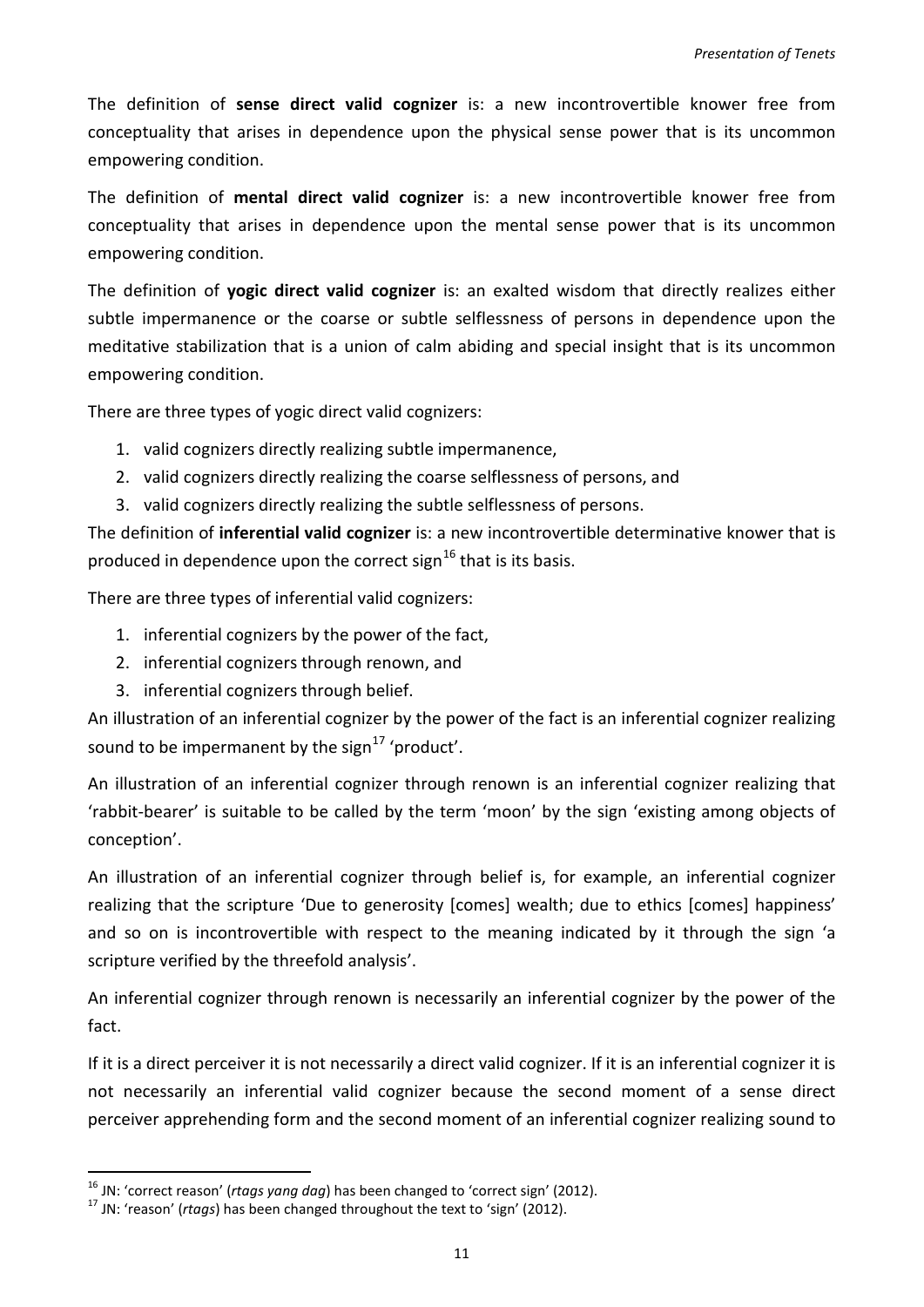be impermanent are subsequent cognizers. This is so because Dharmottara's *Commentary to (Dharmakirti's) Ascertainment of Valid Cognition* says: "The two – the first moment of a direct perceiver and the first moment of an inferential cognizer – are valid cognizers. Later moments [of those cognizers], since they are not different in terms of establishment and abiding – being a continuation of those, are not valid cognizers."

The definition of **non-valid cognizer** is: a knower that is not new and incontrovertible.

There are five types of non-valid cognizers:

- 1. subsequent cognizers,
- 2. wrong consciousnesses,
- 3. doubt,

1

- 4. correct assumptions, and
- 5. awarenesses to which an object appears but is not ascertained<sup>18</sup>.

The definition of **subsequent cognizer** is: a knower realizing that which has already been realized.

There are two types of subsequent cognizers:

- 1. conceptual subsequent cognizers and
- 2. non-conceptual subsequent cognizers.

Examples of conceptual subsequent cognizers are a remembering consciousness remembering blue that is generated through being induced by a sense direct perceiver apprehending blue and the second moment of an inferential cognizer realizing sound to be impermanent.

An example of a non-conceptual subsequent cognizer is the second moment of a sense direct perceiver apprehending a form.

The definition of **wrong consciousness** is: a knower that engages [its object] erroneously.

There are two types of wrong consciousnesses:

- 1. conceptual wrong consciousnesses and
- 2. non-conceptual wrong consciousnesses.

An example of a conceptual wrong consciousness is a conception apprehending sound to be permanent.

Examples of non-conceptual wrong consciousnesses are a sense consciousness to which one moon appears as two moons and a sense consciousness to which a snow mountain appears as blue.

The definition of **doubt** is: a mental factor that, by its own force, hesitates with respect to two alternatives.

The mental consciousness concomitant with [doubt] and its accompanying feeling are not that which by their own force hesitate with respect to two alternatives because they hesitate with respect to two alternatives due to the force of that doubt.

<span id="page-13-0"></span><sup>18</sup> JN: 'inattentive awareness' (*snang la ma nges pa'i blo*) has been changed throughout the text to 'awareness to which an object appears but is not ascertained' (2012).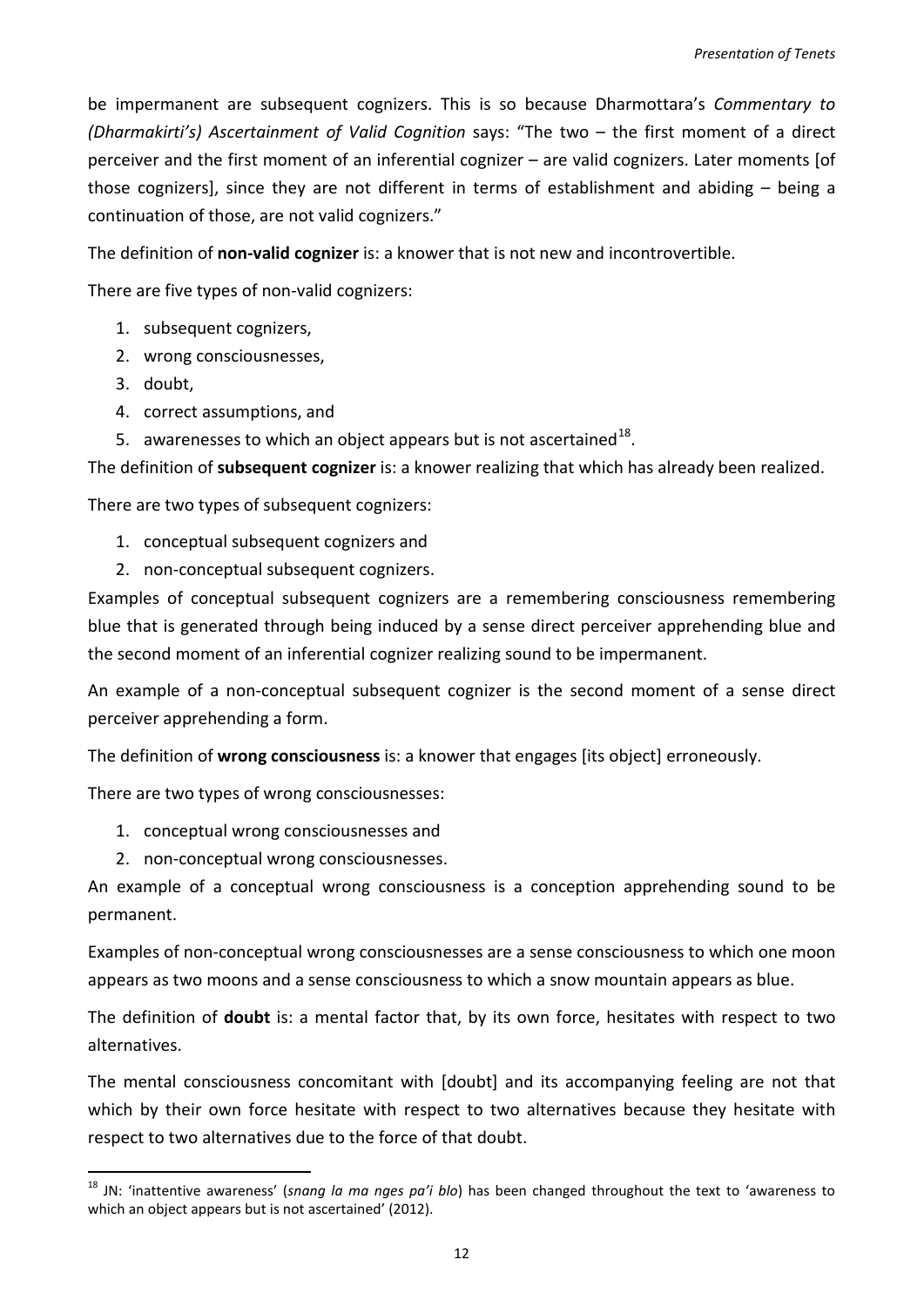There are three types of doubt:

- 1. doubt tending towards the factual,
- 2. doubt tending away from the factual, and
- 3. **even** doubt.

1

An example of a doubt tending towards the factual is a doubt that thinks "Sound is probably impermanent."

An example of a doubt tending away from the factual is a doubt that thinks "Sound is probably permanent."

An example of an even doubt is a doubt that thinks "Sound could be either permanent or impermanent."

The definition of **correct assumption** is: a factually concordant determinative knower that is controvertible in determining its object.<sup>[19](#page-14-0)</sup>

There are five types of correct assumptions:

- 1. correct assumptions without a reason,
- 2. correct assumptions with a contradictory reason,
- 3. correct assumptions with an indefinite reason,
- 4. correct assumptions with an inapplicable reason, and
- 5. correct assumptions with a correct but undetermined reason.

An awareness apprehending sound to be impermanent in dependence on the mere words "Sound is impermanent" is, for example, an illustration of a correct assumption without a reason because although the words "Sound is impermanent" express the thesis that sound is impermanent, a correct reason why sound is impermanent has not been stated.

An awareness apprehending sound to be impermanent by the sign of 'empty of the ability to perform a function' is, for example, an illustration of a correct assumption with a contradictory reason because being empty of the ability to perform a function is contradictory with sound.

An awareness apprehending sound to be impermanent by the sign 'object of comprehension' is, for example, an illustration of a correct assumption with an indefinite reason because being an object of comprehension is an indefinite reason for establishing sound to be impermanent.

An awareness apprehending sound to be impermanent by the sign 'object of apprehension of an eye consciousness' is, for example, an illustration of a correct assumption with an inapplicable reason because being an object of apprehension of an eye consciousness is an inapplicable reason for proving that sound is impermanent.

An awareness apprehending sound to be impermanent by the sign 'product' in the continuum of a person who has not ascertained by a valid cognizer that sound is impermanent is, for example, an

<span id="page-14-0"></span><sup>19</sup> JN: 'deceptively determines its object' has been changed to 'is controvertible in determining its object' (*rang yul la zhen pas slu ba*)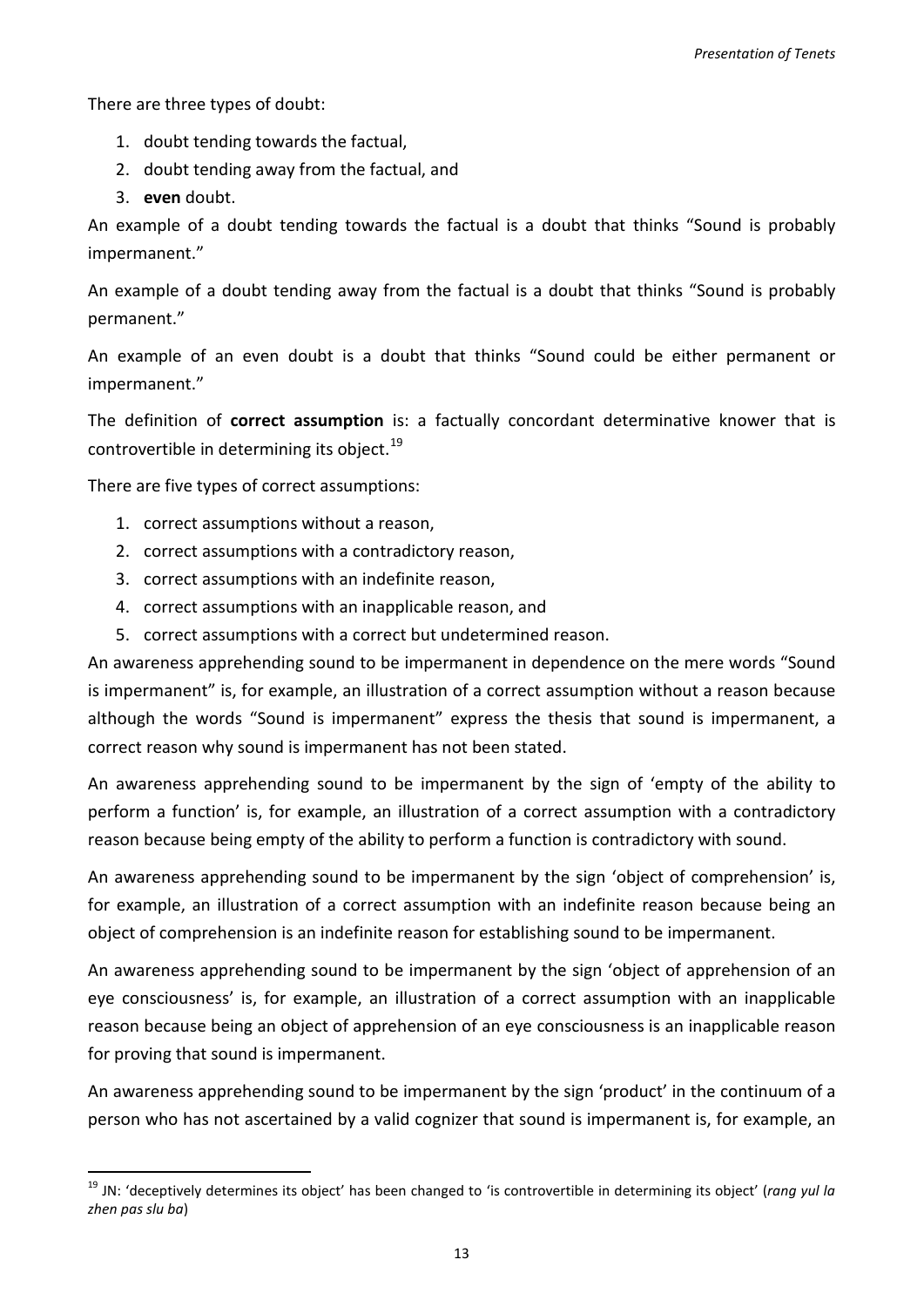illustration of a correct assumption with a correct but undetermined reason because, although being a product is a correct reason to establish that sound is impermanent, that correct reason has not been determined by that person.

The definition of **awareness to which an object appears but is not ascertained** is: a non-mistaken knower that has a clear appearance of its object but does not ascertain it.

There are three types of awarenesses to which an object appears but is not ascertained:

- 1. sense direct perceivers that are awarenesses to which an object appears but is not ascertained,
- 2. mental direct perceivers that are awarenesses to which an object appears but is not ascertained, and
- 3. self-knowing direct perceivers that are awarenesses to which an object appears but is not ascertained.

An example of a sense direct perceiver that is an awareness to which an object appears but is not ascertained is an ear consciousness apprehending sound at the time the eyes are engrossed in a beautiful form.

Examples of mental direct perceivers that are awarenesses to which an object appears but is not ascertained are mental direct perceivers in the continuum of an ordinary being that apprehend the five objects, forms and so forth.

Examples of self-knowing direct perceivers that are awarenesses to which an object appears but is not ascertained are self-knowers in the continuum of an ordinary being that experience mental direct perceivers apprehending the five objects, forms and so forth.

In general, there are three types of object-possessors:

- 1. beings,
- 2. speech, and
- 3. valid cognizers.

There are three types of valid object-possessors:

- 1. valid beings,
- 2. valid speech, and
- 3. valid consciousnesses.

An example of a valid being is said to be the Teacher –Buddha [Shakyamuni].

An example of valid speech is said to be the turning of the Wheel of Dharma of the Four Truths.

Examples of valid consciousnesses are direct valid cognizers and inferential valid cognizers.

### <span id="page-15-0"></span>**6 Way of asserting selflessness**

The person being empty of being permanent, unitary, and independent is asserted to be a coarse selflessness of persons and the person being empty of being self-sufficient substantially existent is asserted to be the subtle selflessness of persons.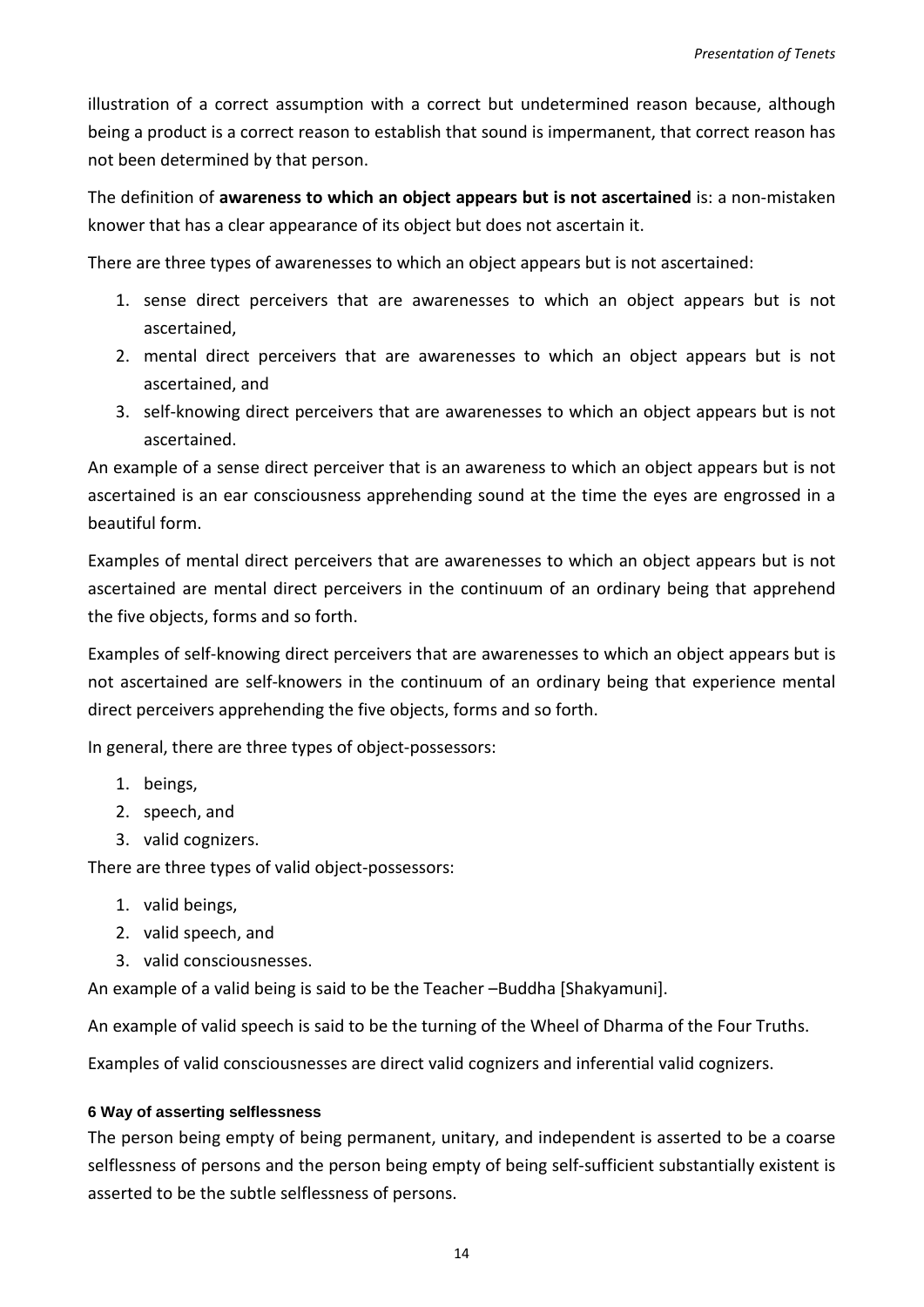They are similar to the Proponents of the Great Exposition in not accepting a selflessness of phenomena.

# <span id="page-16-0"></span>**7 Presentation of the grounds and paths**

Since for those of all three lineages the accumulation of merit is accumulated on all four learning paths, a buddha's form aggregate is accepted to be a buddha.

The presentation of the obscurations and the way of traversing the grounds and paths and so forth are similar to [the assertions of] the Proponents of the Great Exposition.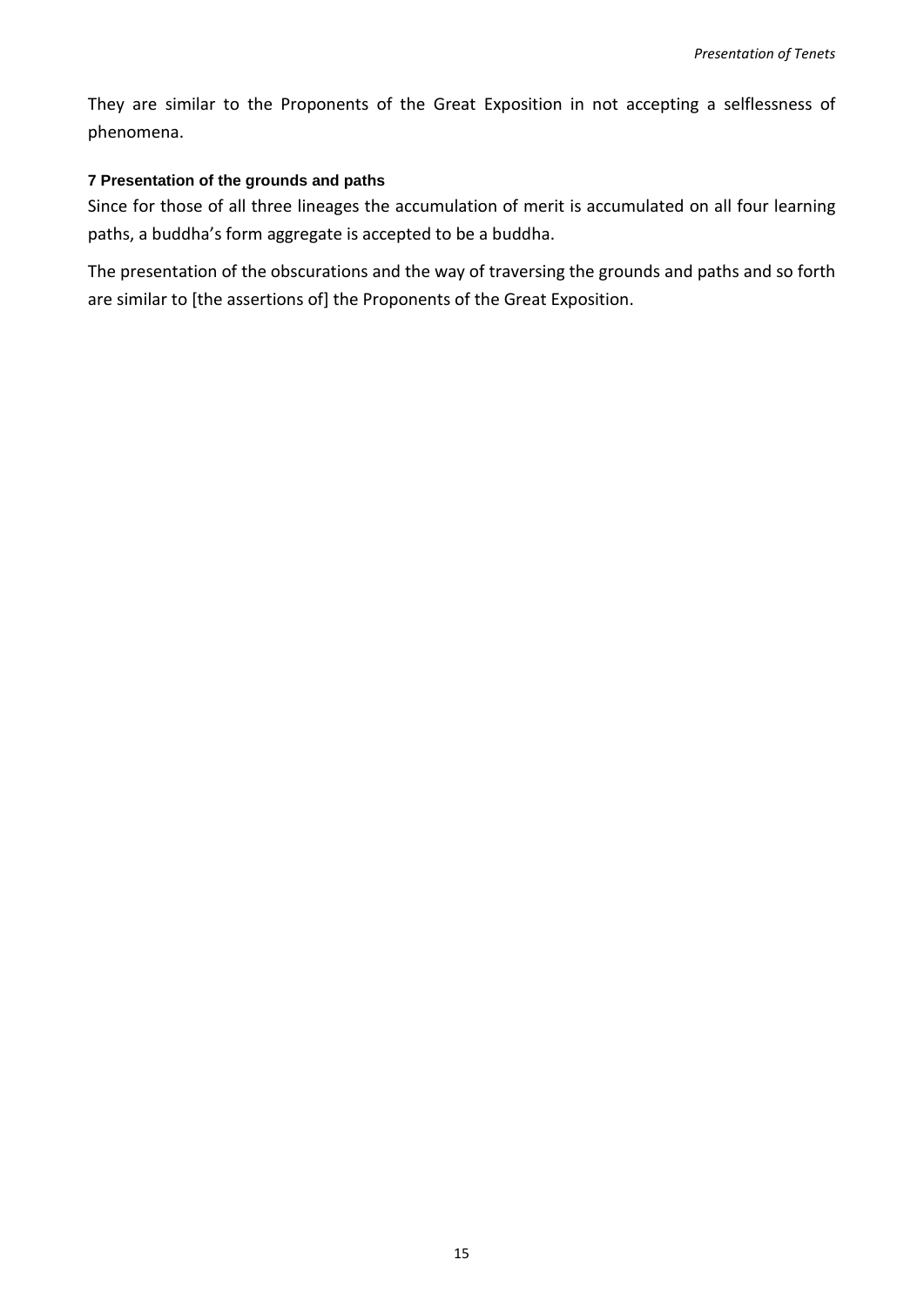# **Mind Only School**

<span id="page-17-0"></span>The explanation of the Mind Only School (Skt. Cittamatra) has seven outlines, as before.

### <span id="page-17-1"></span>**1 Definition**

The definition of **Proponent of Mind Only** is: a person propounding Great Vehicle tenets who does not accept external objects but does assert truly established self-knowers.

Proponent of Mind Only (Skt. Cittamatrin), Proponent of Cognition (Skt. Vijnaptivadin), and Yogic Practitioner (Skt. Yogacarin) are equivalent.

### <span id="page-17-2"></span>**2 Divisions**

There are two divisions: $^{20}$  $^{20}$  $^{20}$ 

- 1. Mind Only True Aspectarians (Skt. Satyakaravadin) and
- 2. Mind Only False Aspectarians (Skt. Alikakaravadin).

The definition of **Mind Only True Aspectarian** is: a Proponent of Mind Only who asserts that a direct perceiver apprehending form in the continuum of an ordinary being does not engage, polluted by the latencies of ignorance, in the factor of its appearance as a gross form.

The definition of **Mind Only False Aspectarian** is: a Proponent of Mind Only who asserts that a direct perceiver apprehending form in the continuum of an ordinary being does engage, polluted by the latencies of ignorance, in the factor of its appearance as a gross form.

There are three types of True Aspectarians:

- 1. Proponents of an Equal Number of Apprehendeds and Apprehenders,<sup>[21](#page-17-4)</sup>
- 2. Half-Eggists, and
- 3. Non-Pluralists.

-

Each has their own individual assertions.

It is said that the Proponents of an Equal Number of Apprehendeds and Apprehenders assert that when an eye consciousness apprehending the mottled colors on the wing of a butterfly apprehends the mottle, from the object's side the aspect of each different color – blue, yellow, and so on – is delivered, and also from the subject's side the aspect of each different color – blue, yellow, and so on – is produced in its true aspect.

It is said that the Half-Eggists assert that when such is apprehended, from the object's side the aspect of each different color – blue, yellow, and so on – is delivered, however from the subject's side the aspect of each different color  $-$  blue, yellow, and so on  $-$  is produced in an aspectless manner.

<span id="page-17-3"></span><sup>&</sup>lt;sup>20</sup> Alternatively they can be divided into Followers of Scripture (followers of Asanga's Treatises on the Grounds) and<br>Followers of Reasoning (followers of Dharmakirti's Seven Treatises on Valid Cognition).

<span id="page-17-4"></span><sup>&</sup>lt;sup>21</sup> JN: 'Apprehended-objects' and 'apprehending-subjects' have been respectively changed throughout the text to 'apprehendeds' and 'apprehenders' (*gzung 'dzin*).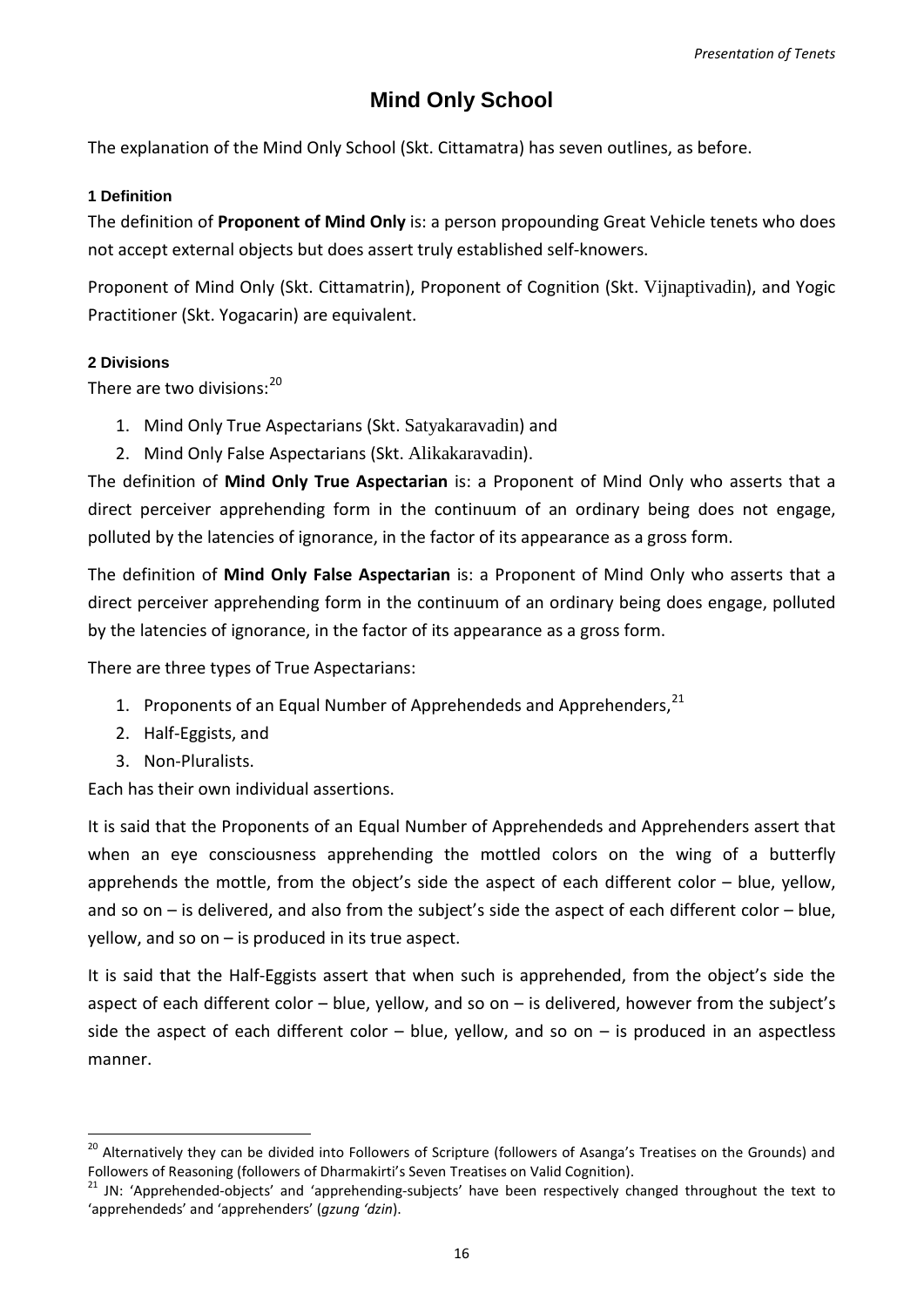It is said that the Non-Pluralists assert that when such is apprehended, from the object's side the aspect of each different color – blue, yellow, and so on – is not delivered, but rather the aspect of the mere conglomeration is delivered; and from the subject's side the aspect of each different color – blue, yellow, and so on – is not produced in an aspectless manner, but rather the aspect of the mere conglomeration is produced in an aspectless manner.

There are two types of False Aspectarians:

- 1. Tainted False Aspectarians and
- 2. Untainted False Aspectarians.

# <span id="page-18-0"></span>**3 Etymology**

Why are they called 'Proponents of Mind Only'?

They are called Proponents of Mind Only because they assert that phenomena are merely the nature of mind, and they are called Proponents of Cognition because they assert that all phenomena are merely the nature of cognition.

# <span id="page-18-1"></span>**4 Way of asserting objects**

There are two types of objects of knowledge:

- 1. ultimate truths and
- 2. conventional truths.

The definition of **ultimate truth** is: that which is realized by the direct valid cognizer directly realizing it by way of the vanishing of dualistic appearance.

Ultimate truth, final reality (Skt*. dharmata*), sphere of reality (Skt*. dharmadhatu*), and final mode of abiding are equivalent.

There are two divisions of ultimate truths:

- 1. subtle selflessness of phenomena and
- 2. subtle selflessness of persons.

When the subtle selflessness of phenomena is divided by way of the bases of emptiness, there are twenty emptinesses. When they are condensed, there are eighteen; when they are condensed, there are sixteen; when they are condensed, there are four emptinesses, and so forth.

Illustrations of the subtle selflessness of phenomena are, for example, the emptiness that is a form and the valid cognizer apprehending that form being empty of being different substances and the emptiness that is a form being empty of existing by way of its own characteristics as a basis for applying the term 'form.'

An illustration of the subtle selflessness of persons is, for example, the emptiness that is a person being empty of being self-sufficient substantially existent.

The definition of **conventional truth** is: that which is realized by the direct valid cognizer directly realizing it by way of being together with dualistic appearance.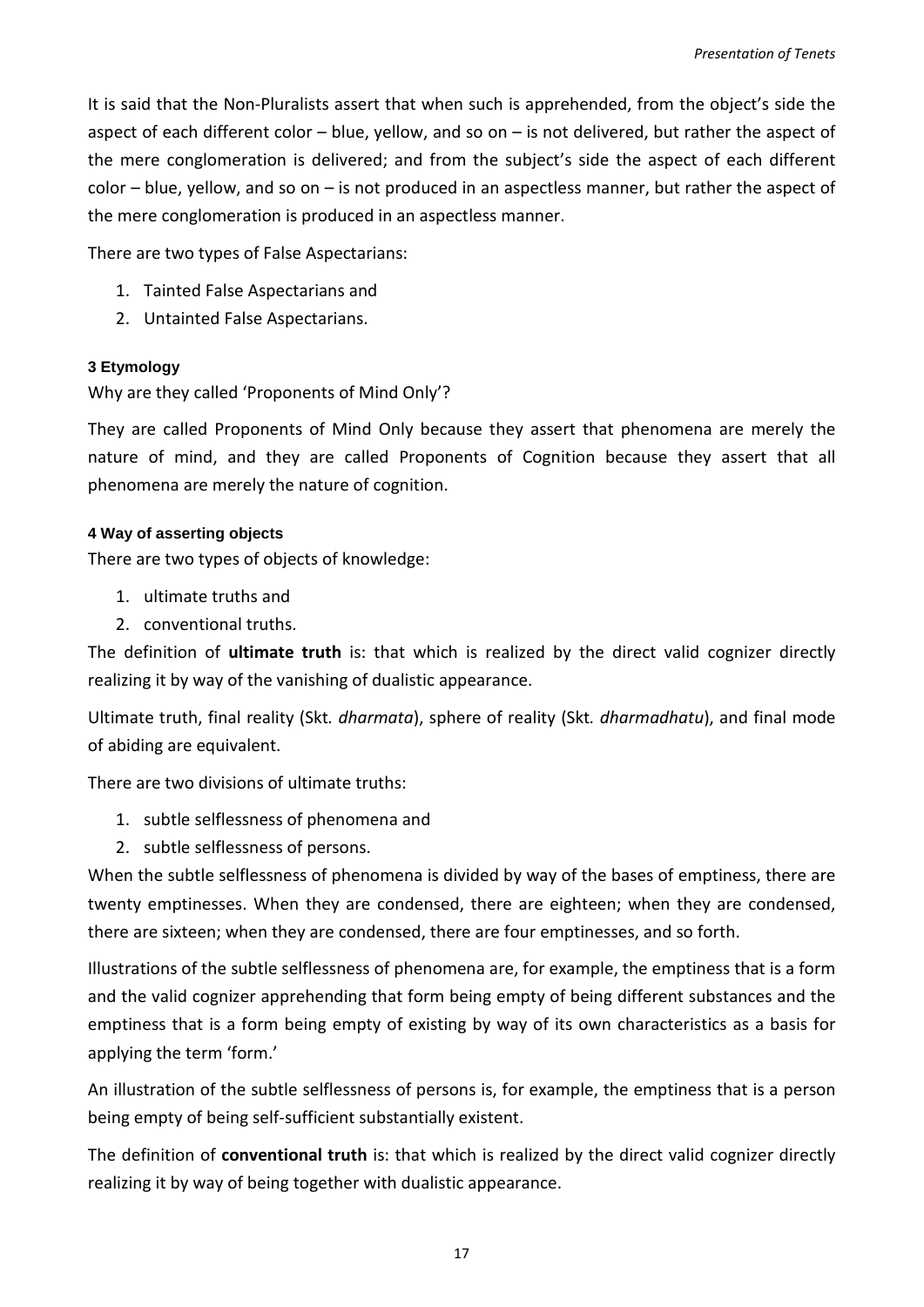There are two types of conventional truths:

- 1. other-powered phenomena and
- 2. conventional truths that are included in imputational constructs.

Other-powered phenomena and compounded phenomena are equivalent.

Conventional truths that are included in imputational constructs and uncompounded phenomena other than ultimate truths are equivalent.

All things are accepted to be the common locus of being truly established and being a falsity; all final realities are accepted to be the common locus of being truly established and being true; and all uncompounded phenomena other than final realities are accepted to be the common locus of being falsely established and being a falsity.

Final realities are necessarily non-affirming negatives. Illustrations of other non-affirming negatives are similar to those of the Proponents of Sutra.

The five sense objects  $-$  forms and so forth  $-$  are produced on the basis of a substance that is an inner consciousness in dependence upon the latencies of common and uncommon actions deposited upon the mind-basis-of-all. They are not established as external objects.

According to the True Aspectarians, even though the five sense objects – forms and so forth – are not external objects they are accepted to exist as gross objects.

According to the False Aspectarians, the five sense objects – forms and so forth – are not gross objects because if they were gross objects they would necessarily be external objects.

# <span id="page-19-0"></span>**5 Way of asserting object-possessors**

True Aspectarians accept a collection of eight consciousnesses because they assert that in addition to the collection of six consciousnesses accepted by the other proponents of tenets, there are the mind-basis-of-all and the afflicted mentality, making a total of a collection of eight consciousnesses.<sup>[22](#page-19-1)</sup> There are illustrations of both a mind-basis-of-all and an afflicted mentality. The consciousness that is an object different from the collection of six consciousnesses and that does not depend upon a sense power which is its own empowering condition is asserted to be the mind-basis-of-all. The consciousness that observes the mind-basis-of-all – its observed object – and apprehends it in the aspect of it being a self-sufficient substantially existent I is asserted to be the afflicted mentality. The mind-basis-of-all is asserted to be the illustration of the person that is the support of actions (Skt*. karma*) and their results.

False Aspectarians assert a collection of six consciousnesses and posit the mere mental consciousness to be the illustration of the person that is the support of actions and their results.

[The Proponents of Mind Only] assert two types of awarenesses:

<span id="page-19-1"></span> $22$  JN: 'Eight collections of consciousness' and 'six collections of consciousness' have been respectively changed to 'collection of eight consciousnesses' and 'collection of six consciousnesses' (*rnam shes tshogs brgyad* and *rnam shes tshogs drug*). -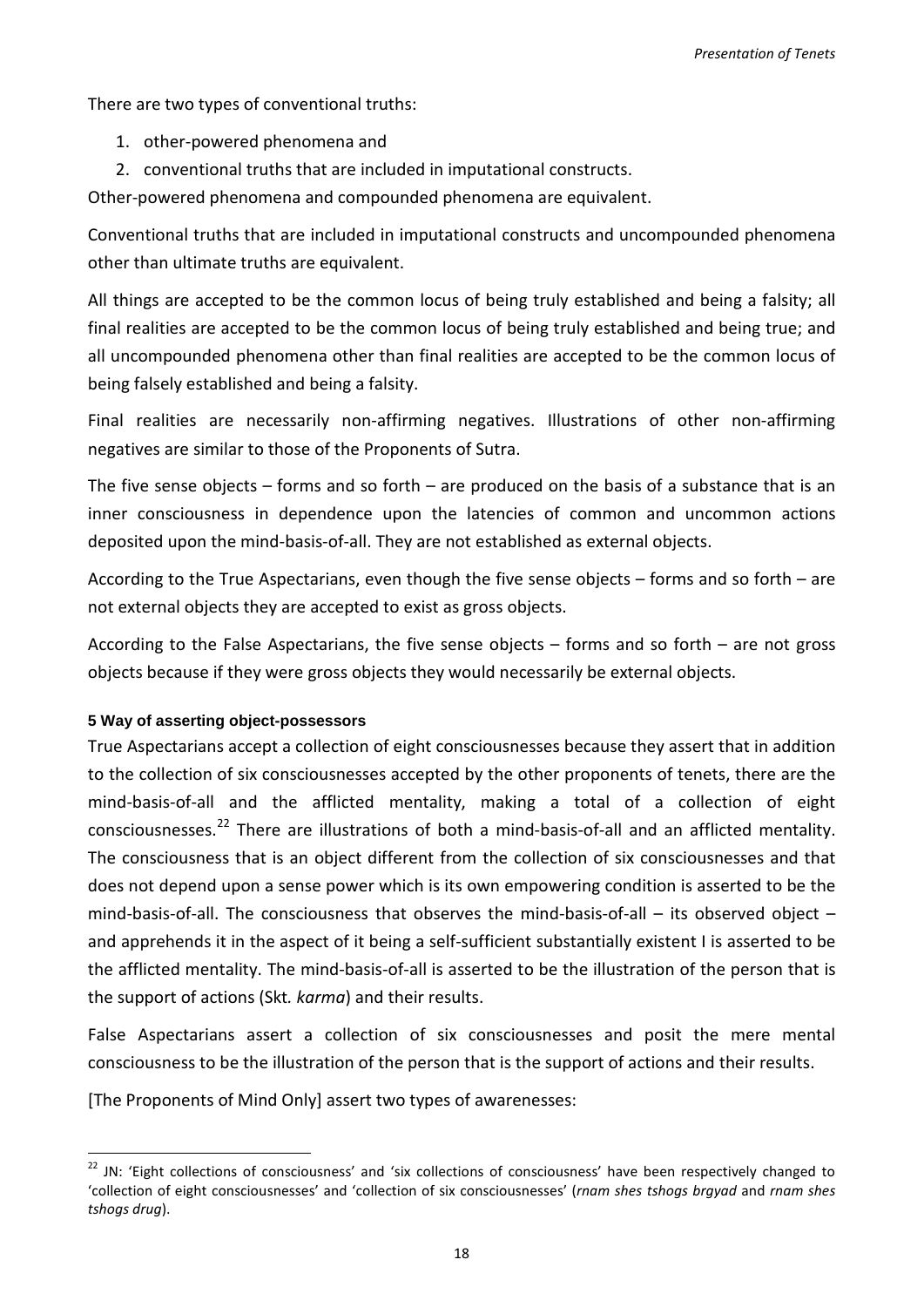- 1. valid cognizers and
- 2. non-valid cognizers.

They assert two types of valid cognizers:

- 1. direct valid cognizers and
- 2. inferential valid cognizers.

There are four types of direct perceivers. Self-knowing direct perceivers and yogic direct perceivers are necessarily non-mistaken consciousnesses. A sense direct perceiver in the continuum of an ordinary being is necessarily a mistaken consciousness. A mental direct perceiver in the continuum of an ordinary being can be either a mistaken consciousness or a non-mistaken consciousness.

A direct perceiver is not necessarily a direct valid cognizer because, although there exists a mental direct perceiver apprehending form in the continuum of an ordinary being, there does not exist a mental direct valid cognizer apprehending form in the continuum of an ordinary being.

A self-knower experiencing a mental direct perceiver apprehending form in the continuum of an ordinary being and the second moment of a sense direct perceiver apprehending form are nonvalid cognizers.

There are four types of yogic direct perceivers:

- 1. yogic direct perceivers directly realizing subtle impermanence,
- 2. yogic direct perceivers directly realizing the subtle selflessness of persons,
- 3. yogic direct perceivers directly realizing the coarse selflessness of persons, and
- 4. yogic direct perceivers directly realizing the selflessness of phenomena.

An inferential valid cognizer is necessarily conceptual. If it is an inferential cognizer with respect to a phenomenon, it is not necessarily a conception with respect to that phenomenon because, although the inferential cognizer realizing sound to be impermanent is an inferential cognizer with respect to sound being empty of being permanent, it is not a conception with respect to that. This is so because if it is a conception with respect to a phenomenon, the aspect of that phenomenon necessarily arises and with respect to the inferential cognizer realizing sound to be impermanent, the aspect of the sound being empty of being permanent does not arise. Therefore, that [inferential cognizer] does not explicitly realize [sound to be empty of being permanent]; it realizes that implicitly when it explicitly realizes sound to be impermanent.

#### <span id="page-20-0"></span>**6 Way of asserting selflessness**

The way of positing illustrations of the coarse and subtle selflessness of persons is similar to the Autonomists and below.

An illustration of the selflessness of phenomena is, for example, the emptiness that is a form and the valid cognizer apprehending that form being empty of being different substances.

#### <span id="page-20-1"></span>**7 Presentation of the grounds and paths**

This is explained in two parts: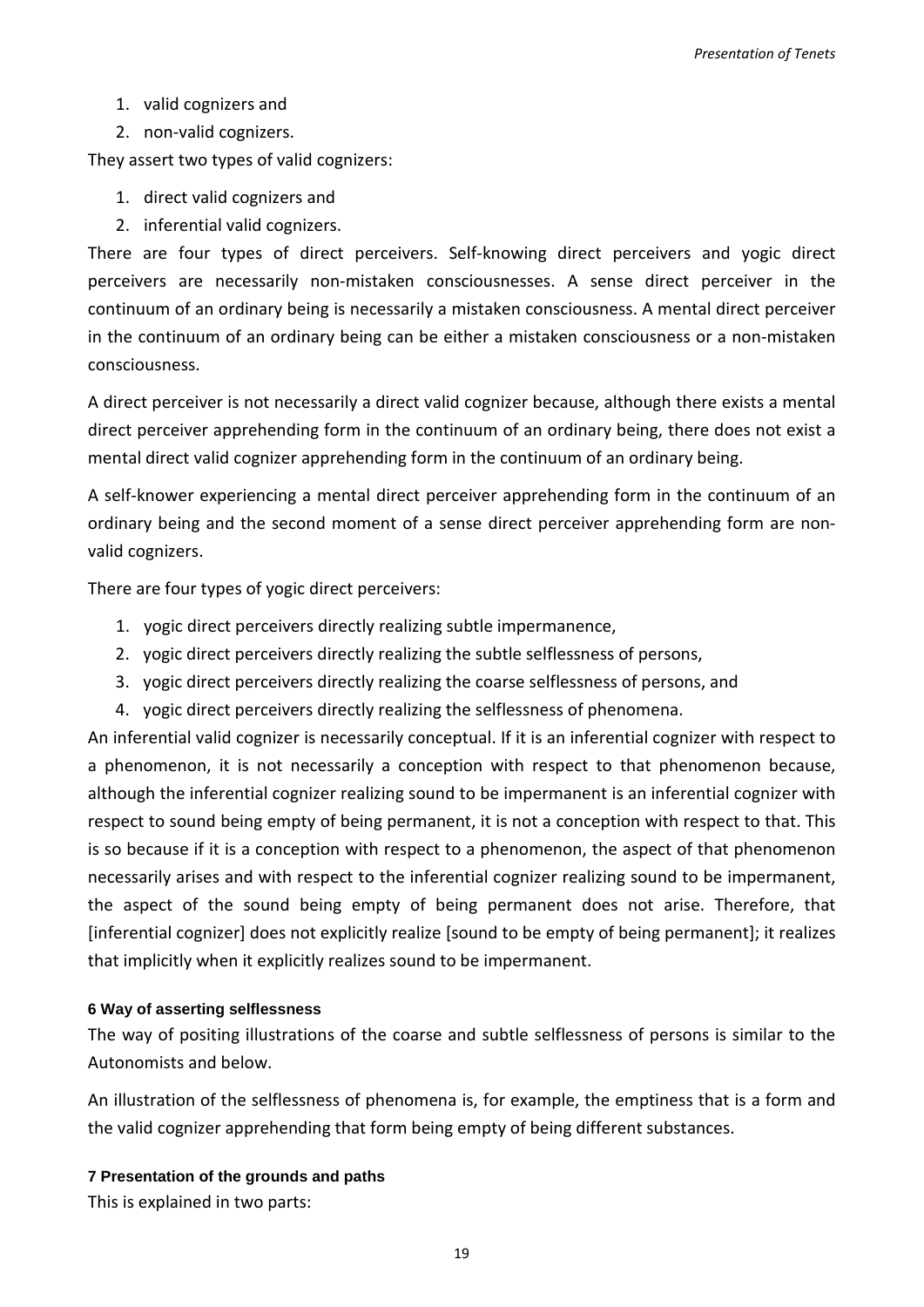- 1. objects of abandonment and
- 2. actual presentation of the grounds and paths.

#### <span id="page-21-0"></span>7A Objects of abandonment

-

The conception of a self of persons together with its seeds and the three poisons arising due to the force of that [conception] together with their seeds are posited to be afflictive obscurations.

The conception of [things] as being true<sup>[23](#page-21-2)</sup> together with its seeds, the latencies of that [conception], and all mistaken dualistic appearances that arise due to the force of that are posited to be obscurations to knowledge.

#### <span id="page-21-1"></span>7B Actual presentation of the grounds and paths

Those of the hearer lineage conjoin the view realizing the selflessness of persons with a small accumulation of merit for the sake of their own welfare, while those of the solitary realizer lineage conjoin the view realizing the selflessness of persons with a middling accumulation of merit for the sake of their own welfare, and, in dependence on having cultivated that for at least three lifetimes, one hundred eons, and so on, actualize their respective enlightenments.

Bodhisattvas conjoin the view realizing apprehenders and apprehendeds being empty of being different substances with a great accumulation of merit for the sake of others' welfare, and, in dependence on having cultivated that for at least three countless great eons and so on, actualize their respective enlightenment.

True Aspectarians assert that when hearer and solitary realizer foe destroyers pass beyond sorrow without remainder their continuum of awareness is severed. They assert that it is impossible to sever the continuum of awareness of a buddha superior because they assert that for the bodhisattva who attained enlightenment initially as a complete enjoyment body in Akanishta, the continuum of similar type of aspect of that complete enjoyment body is not severed as long as samsara is not empty, but rather it enacts the welfare of others through various emanations in accordance with the fortunes of each individual disciple. The individual lineages of the three vehicles are definite because they assert that sentient beings, since beginningless time, are of three different lineages or dispositions and thus have three different aspirations, and thus have three different ways of practicing, and thus will attain three different results.

False Aspectarians do not assert that when hearer and solitary realizer foe destroyers pass beyond sorrow without remainder their continuum of awareness is severed because, although they assert that, at that time, the continuum of mere awareness that is included in true sufferings and true origins is severed, they assert that mere awareness goes on to the buddha ground. Therefore, they assert one final vehicle.

<span id="page-21-2"></span> $23$  Things being true means things existing in the way that they appear in terms of appearing to be external to the consciousness apprehending them and in terms of appearing to exist by way of their own characteristics as a basis for applying terms.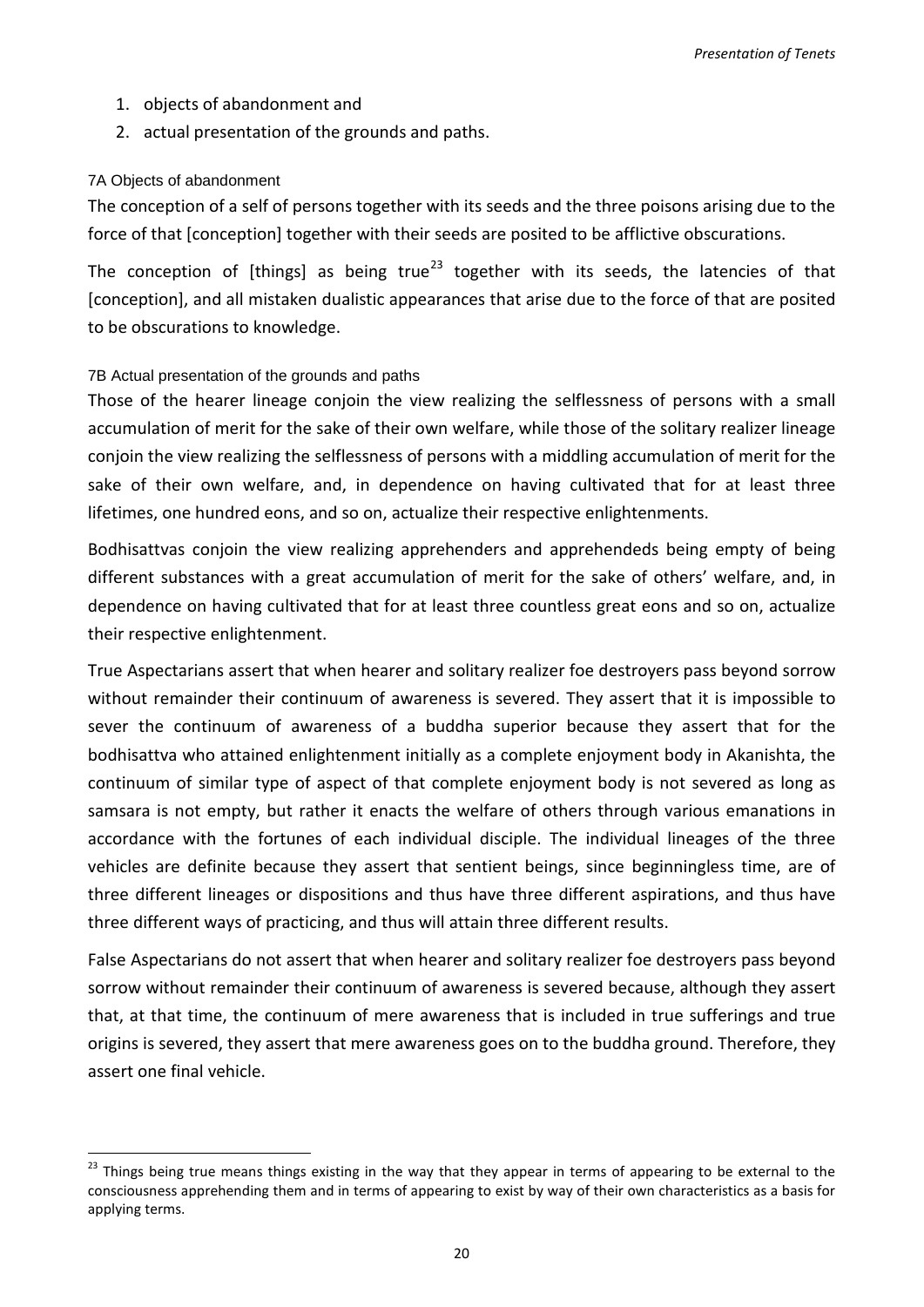# **Middle Way School**

<span id="page-22-0"></span>The explanation of the system of the Proponents of Non-Nature (Skt. Nihsvabhavavadin)<sup>[24](#page-22-4)</sup> has three outlines:

- 1. definition,
- 2. divisions, and
- 3. meaning of each division.

# <span id="page-22-1"></span>**1 Definition**

The definition of **Proponent of Non-Nature** (*Skt. Nihsvabhavavadin*) is: a person propounding Great Vehicle tenets who does not assert true establishment even conventionally.

# <span id="page-22-2"></span>**2 Divisions**

-

There are two divisions:

- 1. Autonomists (Skt. Svatantrika) and
- 2. Consequentialists (Skt. Prasangika).

# <span id="page-22-3"></span>**3 Meaning of each division**

The explanation of the Autonomy School and the Consequence School.

<span id="page-22-4"></span><sup>24</sup> JN: Changed from 'Middle Way School (*Skt. Madhyamika*).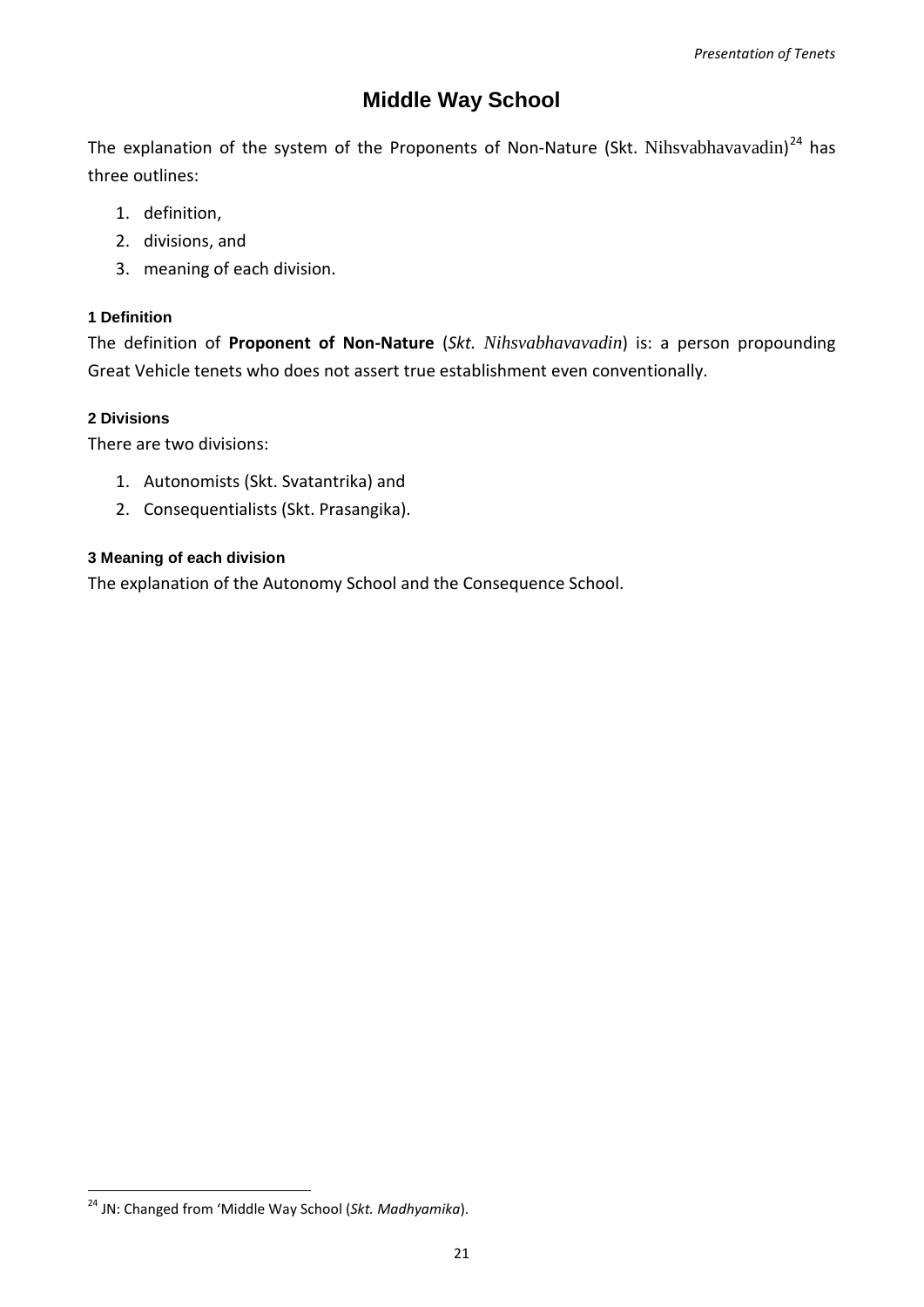# **Autonomy School**

<span id="page-23-0"></span>The explanation of the Autonomy School (Skt. Svatantrika) has seven outlines:

- 1. definition,
- 2. divisions,
- 3. etymology,
- 4. way of asserting objects,
- 5. way of asserting object-possessors,
- 6. way of asserting selflessness, and
- 7. presentation of the grounds and paths.

# <span id="page-23-1"></span>**1 Definition**

The definition of **Autonomist** is: a Proponent of the Middle Way who, by way of accepting autonomous reasons, does not assert true establishment even conventionally.

Autonomist (Skt. Svatantrika) and Proponent of the Middle Way who Propounds Inherent Existence are equivalent.

# <span id="page-23-2"></span>**2 Divisions**

There are two divisions:

- 1. Sutra Middle Way Autonomists (Skt. Sautrantika-Svatantrika-Madhyamika) and
- 2. Yogic Middle Way Autonomists (Skt. Yogacara-Svatantrika-Madhyamika).

The definition of **Sutra Middle Way Autonomist** is: a Proponent of the Middle Way who propounds a presentation of conventionalities through mostly conforming with the Proponents of Sutra.

The definition of **Yogic Middle Way Autonomist** is: a Proponent of the Middle Way who propounds a presentation of conventionalities through mostly conforming with the Proponents of Mind Only.

Illustrations of Sutra Middle Way Autonomists are, for example, Bhavaviveka and Jnanagarbha.

Illustrations of Yogic Middle Way Autonomists are, for example, Shantarakshita, Haribhadra, and Kamalashila.

# <span id="page-23-3"></span>**3 Etymology**

There is a reason why Bhavaviveka is called a 'Middle Way Autonomist'. He is called such due to the reason of him being a Proponent of the Middle Way who accepts autonomous reasons.

# <span id="page-23-4"></span>**4 Way of asserting objects**

Existence by way of its own characteristics, existence from its own side, and inherent existence are equivalent.

Uncompounded space, true cessations, the past and future, and the subtle selflessness of persons are both non-affirming negatives and conventional truths.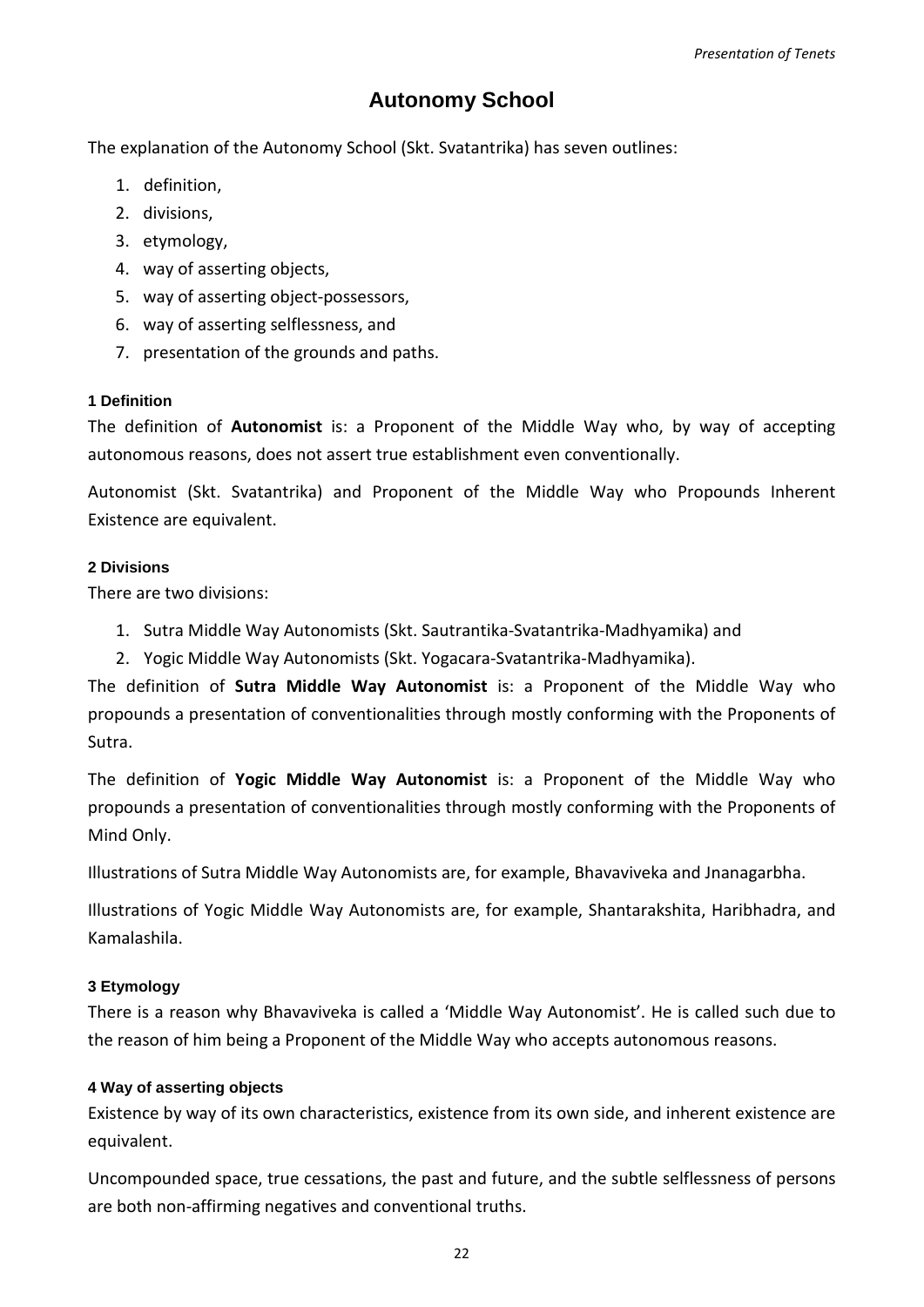Ultimate truth, final reality, and the subtle selflessness of phenomena are equivalent.

Sutra Middle Way Autonomists assert that the five sense objects  $-$  forms and so forth  $-$  are different entities from consciousness and that they are gross external objects composed of partless<sup>[25](#page-24-2)</sup> particles.

Yogic Middle Way Autonomists assert that the five sense objects – forms and so forth – are one entity with the consciousness apprehending them.

#### <span id="page-24-0"></span>**5 Way of asserting object-possessors**

The mental consciousness is asserted to be the illustration of the person.

They assert a collection of six consciousnesses.

There are two types of awarenesses:

- 1. valid cognizers and
- 2. non-valid cognizers.

There are two types of valid cognizers:

- 1. direct valid cognizers and
- 2. inferential valid cognizers.

Sutra Middle Way Autonomists do not assert self-knowing direct perceivers.

Yogic Middle Way Autonomists assert all four types of direct perceivers. Self-knowing direct perceivers and yogic direct perceivers are necessarily non-mistaken consciousnesses, while the other two, [sense direct perceivers and mental direct perceivers,] can be either mistaken or nonmistaken.

Proponents of Sutra, Proponents of Mind Only, and Autonomists all accept that:

- a direct perceiver is necessarily a consciousness free from conceptuality,
- a subsequent cognizer is necessarily a non-valid cognizer,
- a consciousness that is mistaken with respect to its determined object is necessarily a wrong consciousness,
- if it is a mistaken consciousness with respect to a phenomenon, it is necessarily not a valid cognizer with respect to that phenomenon,
- if it is an inferential cognizer, it is necessarily not a valid cognizer with respect to its appearing object, and so on.

#### <span id="page-24-1"></span>**6 Way of asserting selflessness**

1

The person being empty of being permanent, unitary, and independent is asserted to be a coarse selflessness of persons, while the person being empty of being self-sufficient substantially existent is a subtle selflessness of persons.

<span id="page-24-2"></span><sup>25</sup> This needs to be investigated since Jamyang Shayba in his *Great Exposition of Tenets* says 'Because of being refuted by many, it is mistaken that Proponents of the Middle Way and of Mind Only assert partless particles.'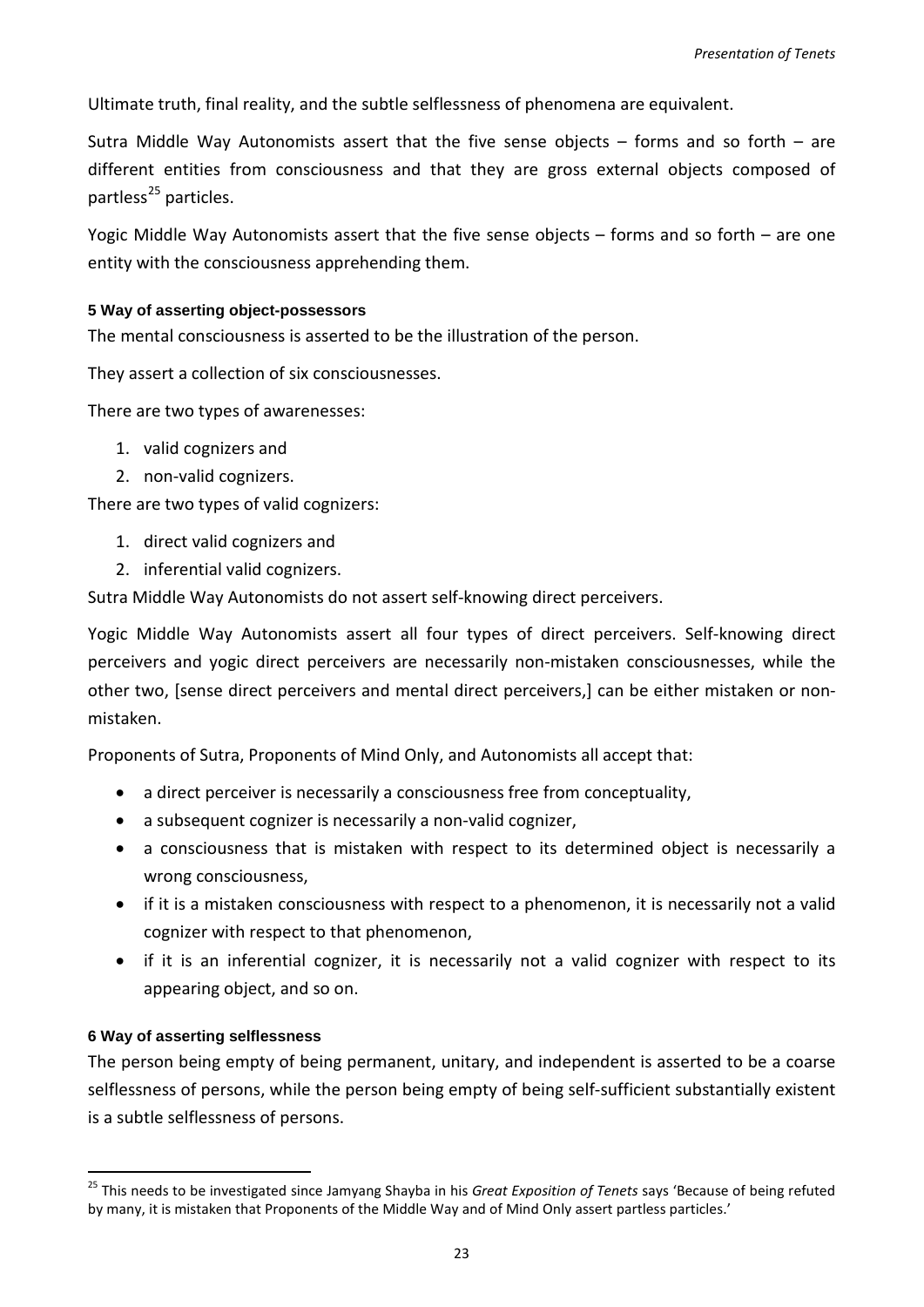Yogic Middle Way Autonomists assert that a form and the valid cognizer apprehending that form being empty of being different substances is a coarse selflessness of phenomena.

All phenomena being empty of true establishment is asserted to be the subtle selflessness of phenomena.

The two [subtle] selflessnesses are differentiated by way of the object of negation and not by way of the basis of the emptiness because the refutation of the object of negation – true establishment – upon the basis of a person is the subtle selflessness of phenomena, while the refutation of selfsufficient substantial existence upon the basis of a person is the subtle selflessness of persons.

The two conceptions of self are differentiated by way of the mode of apprehension and not by way of the observed object because through observing the basis – the person – and apprehending it to be truly established it is a conception of a self of phenomena, and through observing the basis – the person – and apprehending it to be self-sufficient substantially existent it is a conception of a self of persons.

### <span id="page-25-0"></span>**7 Presentation of the grounds and paths**

According to Yogic Middle Way Autonomists the differences between the persons of the three vehicles are posited in terms of three different obscurations that are the main objects of abandonment and three different views that are the main objects of meditation.

Those of the hearer lineage, having taken the conception apprehending [the person] to be selfsufficient substantially existent together with its retinue as their main object of abandonment, through taking, as the antidote to that, the view realizing the person to be empty of being selfsufficient substantially existent as their main object of meditation, attain the small enlightenment.

Those of the solitary realizer lineage, having taken the conception apprehending a form and the valid cognizer apprehending that form to be different substances as their main object of abandonment, through taking, as the antidote to that, the view realizing apprehenders and apprehendeds to be empty of being different substances as their main object of meditation, attain the middling enlightenment.

Bodhisattvas, having taken the conception of true establishment together with its latencies as their main object of abandonment, through taking, as the antidote to that, the view realizing all phenomena to be lacking true establishment as their main object of meditation, attain the great enlightenment.

According to Sutra Middle Way Autonomists there is no difference between hearers and solitary realizers regarding their main objects of abandonment and main objects of meditation because they are similar in taking the afflictive obscurations as their main objects of abandonment, and they are also similar in taking the selflessness of persons as their main object of meditation. However, there is a reason why there is a difference in the results of those two in terms of inferiority and superiority. It is because there is a difference in terms of the amount of merit accumulated and the length of time [spent accumulating that merit].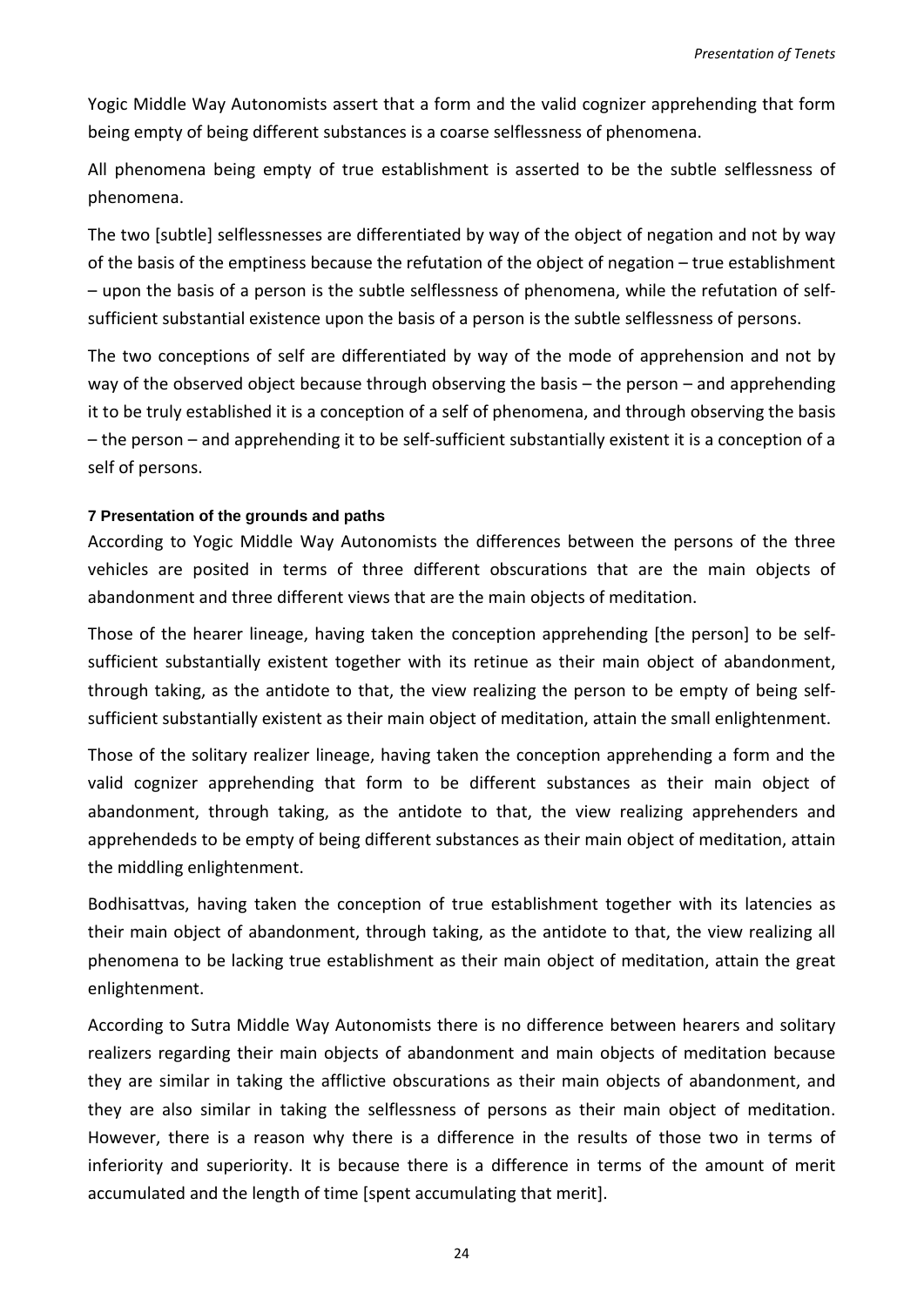The Autonomists are similar to the Proponents of Mind Only in asserting two types of sutras – Great Vehicle sutras and Lesser Vehicle sutras – and in asserting two parts to sutras – the definitive and interpretive.

However, they are not similar in the illustrations of these because the Proponents of Mind Only assert the first two turnings of the wheel [of Dharma] to be sutras of interpretive meaning and the third to be sutras of definitive meaning. In this context, the first and third turnings of the wheel [of Dharma] are sutras of interpretive meaning, while the middle [turning of the wheel of Dharma] has both parts – interpretive and definitive – because those in which the qualification of 'ultimately' is applied to the object of negation are asserted to be sutras of definitive meaning, while those of the middle turning of the wheel, in which it is not applied, are asserted to be sutras of interpretive meaning.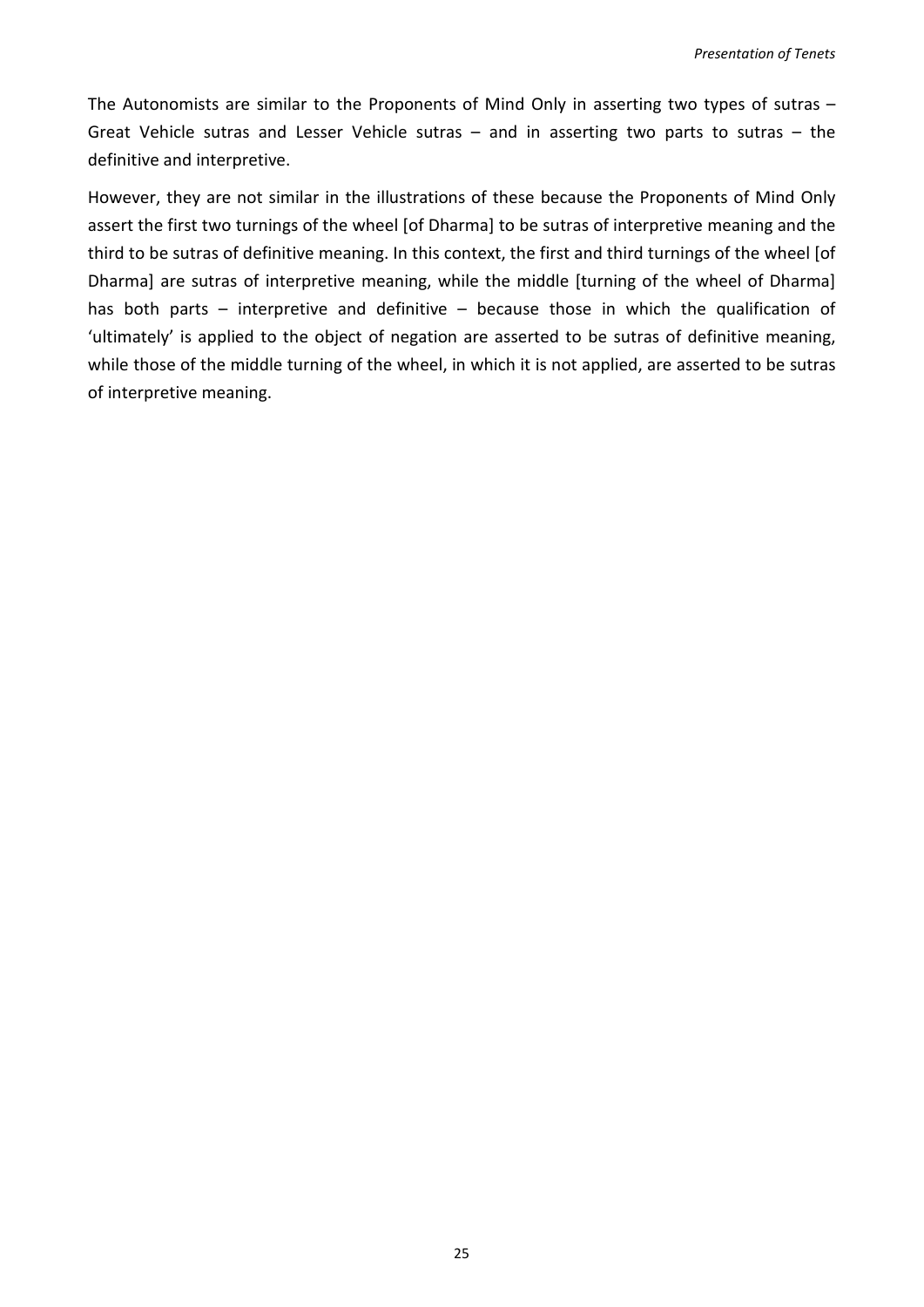# **Consequence School**

<span id="page-27-0"></span>The explanation of the Consequence School (*Skt. Prasangika*) has seven outlines, as before.

### <span id="page-27-1"></span>**1 Definition**

The definition of **Consequentialist** is: a Proponent of the Middle Way who, by way of accepting just other-approved consequences, does not assert true establishment even conventionally.

# <span id="page-27-2"></span>**2 Divisions**

Examples [of Consequentialists] are Buddhapalita, Chandrakirti, and Shantideva.

# <span id="page-27-3"></span>**3 Etymology**

There is a reason why Acharya Buddhapalita is called a 'Consequentialist.' He is called such due to asserting that an inferential cognizer realizing a thesis is generated in the continuum of an opponent just by [stating] consequences.

### <span id="page-27-4"></span>**4 Way of asserting objects**

There are two types of objects:

- 1. hidden objects and
- 2. manifest objects.

Objects that are necessarily realized in dependence on a reason are posited as hidden objects, and objects that can be ascertained by an ordinary person through the force of experience without depending on a reason are posited as manifest objects.

Illustrations of hidden objects are, for example, the impermanence of sound and the emptiness of truly established sound.

Illustrations of manifest objects are, for example, a pot and a woolen cloth.

Perceptible object<sup>[26](#page-27-5)</sup> and manifest object are equivalent.

Another way of dividing objects is into:

- 1. conventional truths and
- 2. ultimate truths.

-

The definition of **conventional truth** is: an object that is found by a valid cognizer analyzing a conventionality and with respect to which that valid cognizer analyzing the conventionality becomes a valid cognizer analyzing a conventionality.

It is inadmissible to divide conventional truths into two – real conventional truths and unreal conventional truths – because there are no real conventional truths. This is so because if it is a

<span id="page-27-5"></span><sup>26</sup> *mngon sum* (Skt. *pratyaksa*) This can also be translated as 'direct'. For schools other than the Consequence school, this is normally translated as 'perception' or 'direct perceiver' since it refers to the cognitive subject. In the Consequence school however it primarily refers to the object of cognition and hence it is translated here as 'perceptible object'.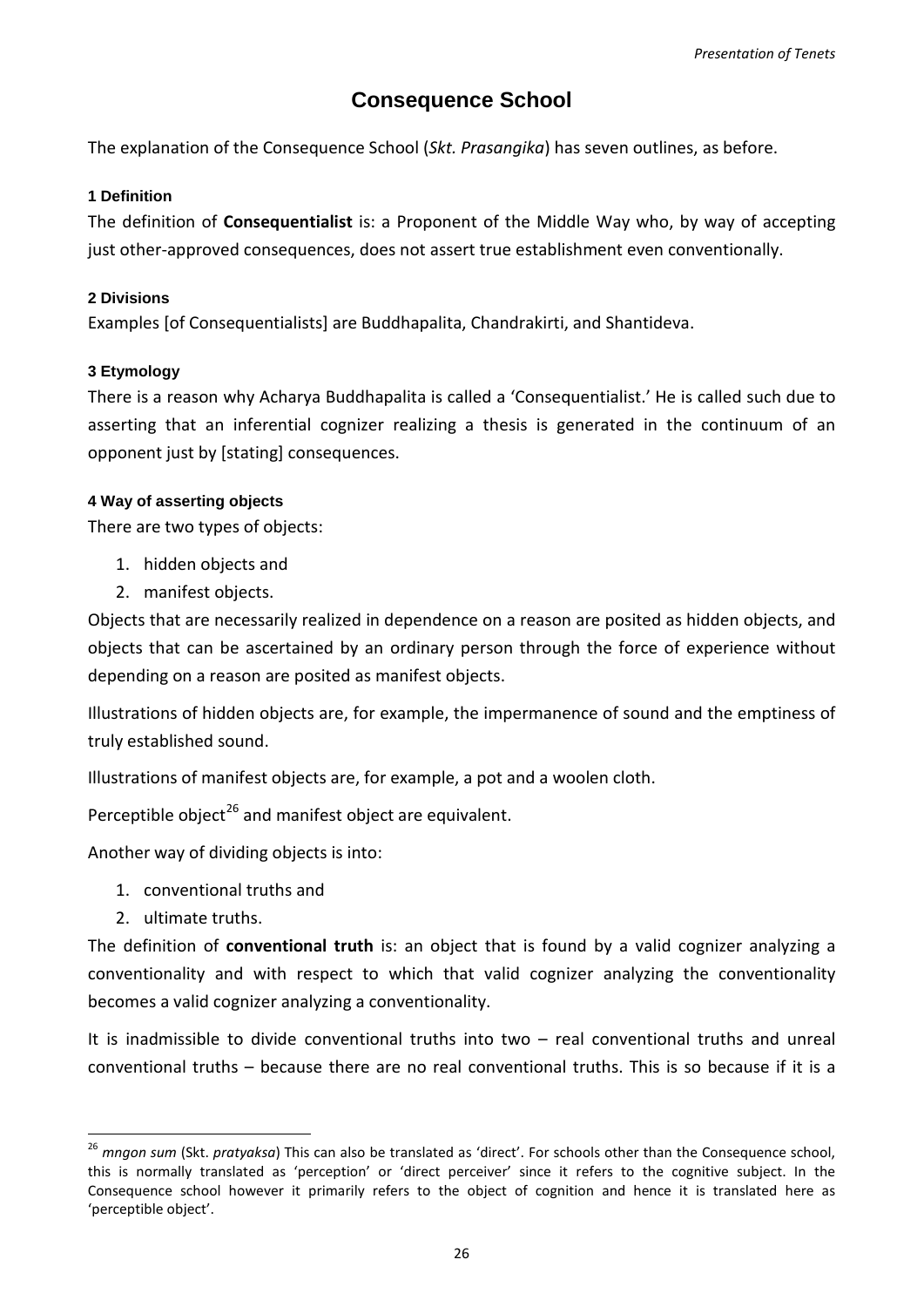conventional truth, it is necessarily not real. This is so because if it is a conventional truth, it is necessarily unreal. [i.e., a falsity]

It is admissible to divide conventional truths into two – real and unreal – relative to the perspective of a worldly consciousness because a form, relative to the perspective of a worldly consciousness, is real, while the reflection of a face in a mirror [being a face], relative to the perspective of a worldly consciousness, is unreal. If it is real relative to the perspective of a worldly consciousness, it does not necessarily exist because truly established forms are [real with respect to a worldly consciousness but do not exist].

The definition of **ultimate truth** is: an object found by a valid cognizer analyzing the ultimate and with respect to which that valid cognizer analyzing the ultimate becomes a valid cognizer analyzing the ultimate.

The divisions [of ultimate truths] are similar to those in the context of the Proponents of Mind Only, however in this context it is asserted that true cessations are necessarily ultimate truths.

# <span id="page-28-0"></span>**5 Way of asserting object-possessors**

The mere I that is imputed in dependence on the five aggregates is asserted to be the illustration of the person.

Person is necessarily a non-associated compositional factor.

There are two types of awarenesses:

- 1. valid cognizers and
- 2. non-valid cognizers.

There are two types of valid cognizer:

- 1. direct valid cognizers and
- 2. inferential valid cognizers.

Self-knowing direct perceivers are not asserted, and a sense consciousness in the continuum of a sentient being is necessarily a mistaken consciousness. Mental consciousnesses and yogic direct perceivers can be either mistaken or non-mistaken.

There are two types of direct valid cognizers:

- 1. conceptual direct valid cognizers and
- 2. non-conceptual direct valid cognizers.

Illustrations of conceptual direct valid cognizers are, for example, the second moment of an inferential cognizer realizing sound to be impermanent and a remembering consciousness that is a factually concordant memory of blue generated through being induced by a sense direct perceiver apprehending blue.

An illustration of a non-conceptual direct valid cognizer is, for example, a sense direct perceiver apprehending a form.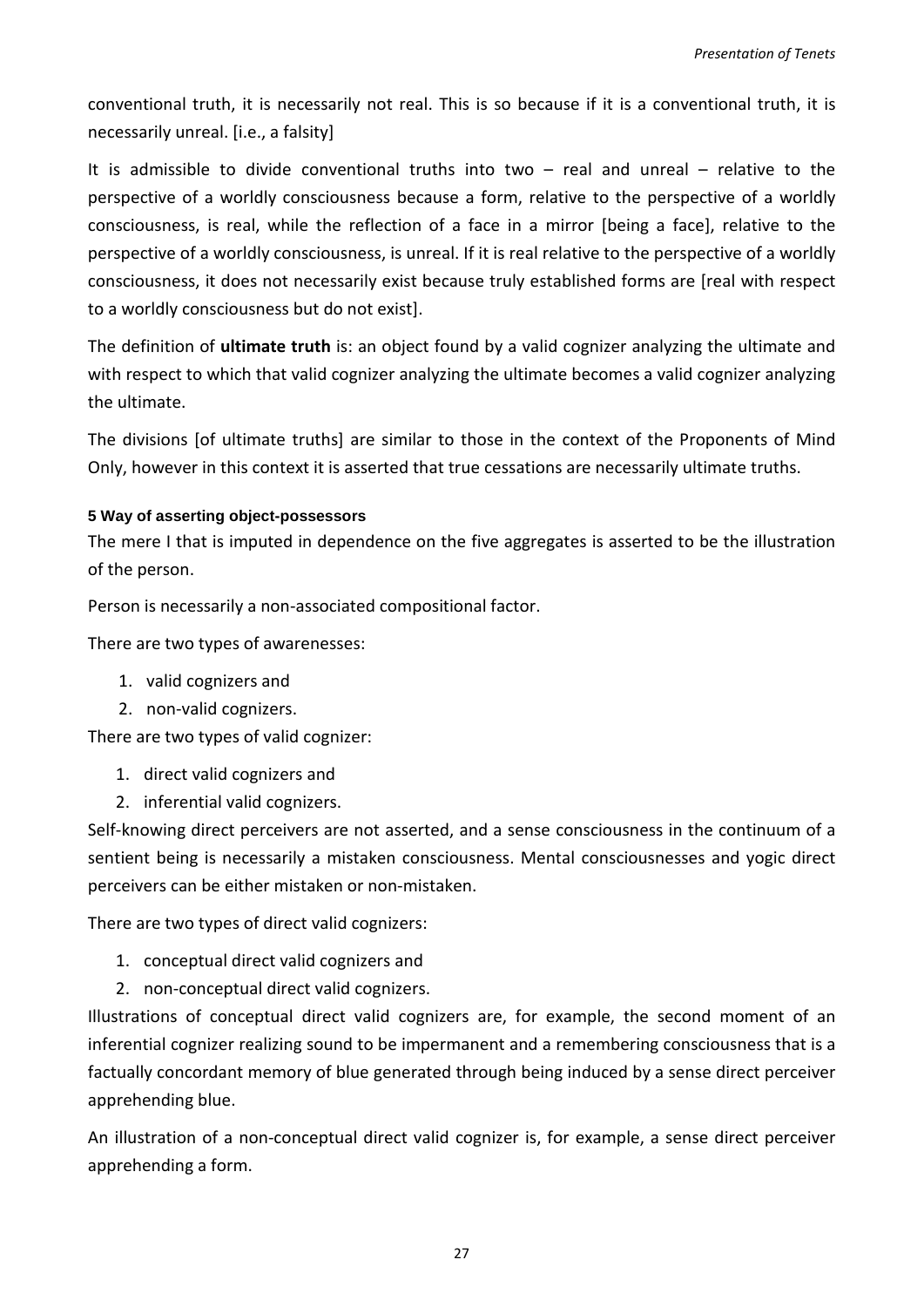If it is a direct valid cognizer it does not necessarily have a perceptible object<sup>[27](#page-29-1)</sup> because if it is a yogic direct perceiver it necessarily does not have a perceptible object. This is so because perceptible object and manifest object<sup>[28](#page-29-2)</sup> are equivalent.

If it is a subsequent cognizer it is necessarily a direct valid cognizer.

There are four types of inferential cognizers:

- 1. inferential cognizers by the power of the fact,
- 2. inferential cognizers through renown,
- 3. inferential cognizers through an example, and
- 4. inferential cognizers through belief.

Inferential cognizer through renown and inferential cognizer through an example are included in inferential cognizer by the power of the fact.

If it is a valid cognizer, it is not necessarily non-mistaken with respect to its determined object because an inferential cognizer realizing sound to be impermanent is a consciousness that is mistaken with respect to impermanent sound.<sup>[29](#page-29-3)</sup>

If it is a consciousness, it necessarily realizes its object of comprehension because the generic image $^{30}$  $^{30}$  $^{30}$  of the horns of a rabbit is the object of comprehension of a conception apprehending the horns of a rabbit, and the generic image of permanent sound is the object of comprehension of a conception apprehending sound to be permanent.

#### <span id="page-29-0"></span>**6 Way of asserting selflessness**

The person being empty of being self-sufficient substantially existent is asserted to be a coarse selflessness of persons and the person being empty of true establishment is asserted to be the subtle selflessness of persons.

A gross object composed of partless particles and the valid cognizer apprehending it being empty of being different substances<sup>[31](#page-29-5)</sup> is posited as a coarse selflessness of phenomena and the aggregates – the basis of designation – being empty of true establishment is posited as the subtle selflessness of phenomena.

The two [subtle] selflessnesses are differentiated by way of the basis of emptiness and not by way of the object of negation because the refutation of the object of negation – true establishment – upon the basis of a person is the subtle selflessness of persons, and the refutation of the object of negation – true establishment – upon the basis of the aggregates and so forth is the subtle selflessness of phenomena.

-

<sup>27</sup> *mngon sum*

<span id="page-29-2"></span><span id="page-29-1"></span><sup>&</sup>lt;sup>28</sup> mngon gyur<br><sup>29</sup> JN: 'Impermanence of sound' has been changed to 'impermanent sound' (sgra mi rtag)

<span id="page-29-5"></span>

<span id="page-29-4"></span><span id="page-29-3"></span> $30$  JN: *don spyi*, also translated as 'meaning generality'.<br> $31$  Since Proponents of the Middle Way refute partless particles, a gross object composed of partless particles does not exist and hence also a valid cognizer apprehending that does not exist. Thus, since both are non-existent it can be said that they are empty of being different substances.